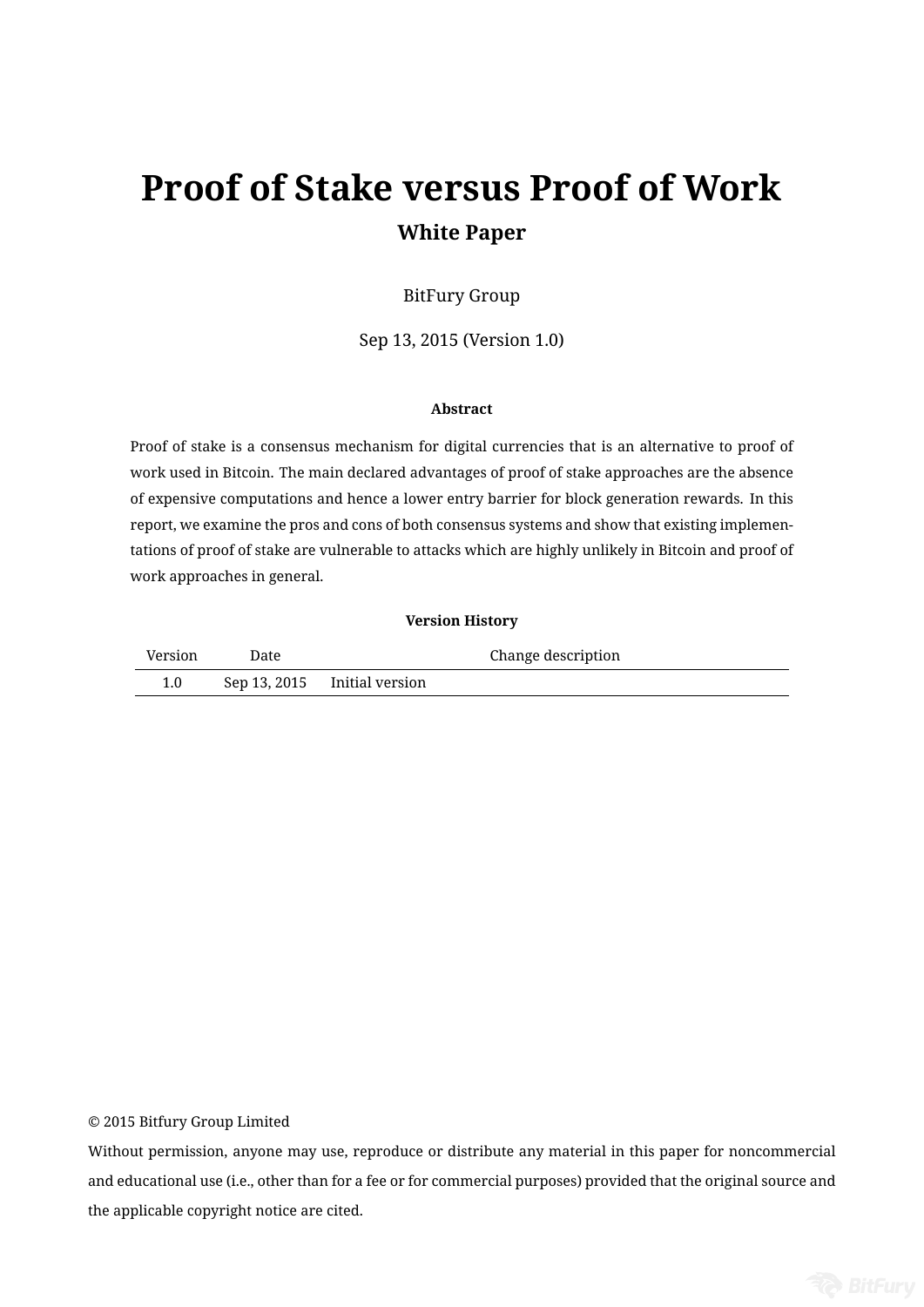The underlying database structure for transactions of Bitcoin and other digital currencies is a decentralized ledger, called the blockchain, which stores the entire transaction history. The name stems from the fact that transactions are bundled into blocks; each block in the blockchain (except for the first i.e. genesis block) references a previous block. Each node participating in the Bitcoin network has its own copy of the blockchain, which is synchronized with other nodes using a peer-to-peer protocol $^1\!.$ Any implementation of digital currency must have a way to secure its blockchain against attacks. For example, an attacker may spend some money and then reverse the spending transaction by broa[d](#page-1-0)casting his own version of the blockchain, which does not include this transaction; as security of the blockchain does not rely on a single authority, users have no prior knowledge as to which version of the ledger is valid.

In Bitcoin, the security of the network relies on a *proof of work* (PoW) algorithm in the form of block mining. Each node that wants to participate in mining is required to solve a computationally difficult problem to ensure the validity of the newly mined block; solutions are rewarded with bitcoins. The protocol is fair in the sense that a miner with *p* fraction of the total computational power can win the reward and create a block with the probability *p*. An attacker is required to solve the same tasks as the rest of the Bitcoin network; i.e., an attack on Bitcoin will only be successful if the attacker can bring to bear significant computational resources.

Operation of the Bitcoin protocol is such that security of the network is supported by physically scarce resources:

- specialized hardware needed to run computations, and
- electricity spent to power the hardware.

This makes Bitcoin inefficient from a resource standpoint. To increase their share of rewards, Bitcoin miners are compelled to participate in an arms race to continuously deploy more resources in mining. While this makes the cost of an attack on Bitcoin prohibitively high, the ecological unfriendliness of the Bitcoin protocol has resulted in proposals to build similar systems that are much less resource intensive.

One possible decentralized ledger implementation with security not based on expensive computations relies on *proof of stake* (PoS) algorithms. The idea behind proof of stake is simple: instead of mining power, the probability to create a block and receive the associated reward is proportional to a user's ownership stake in the system. An individual stakeholder who has *p* fraction of the total number of coins in circulation creates a new block with *p* probability.

The rationale behind proof of stake is the following: users with the highest stakes in the system have the most interest to maintain a secure network, as they will suffer the most if the reputation and price of the cryptocurrency would diminish because of the attacks. To mount a successful attack, an

<span id="page-1-0"></span><sup>1</sup> Strictly speaking, there exist Bitcoin nodes that do not store the entire blockchain, but rather rely on simplified payment verification [1]. We don't consider these nodes in the following research, as they do not contribute to the security of the network.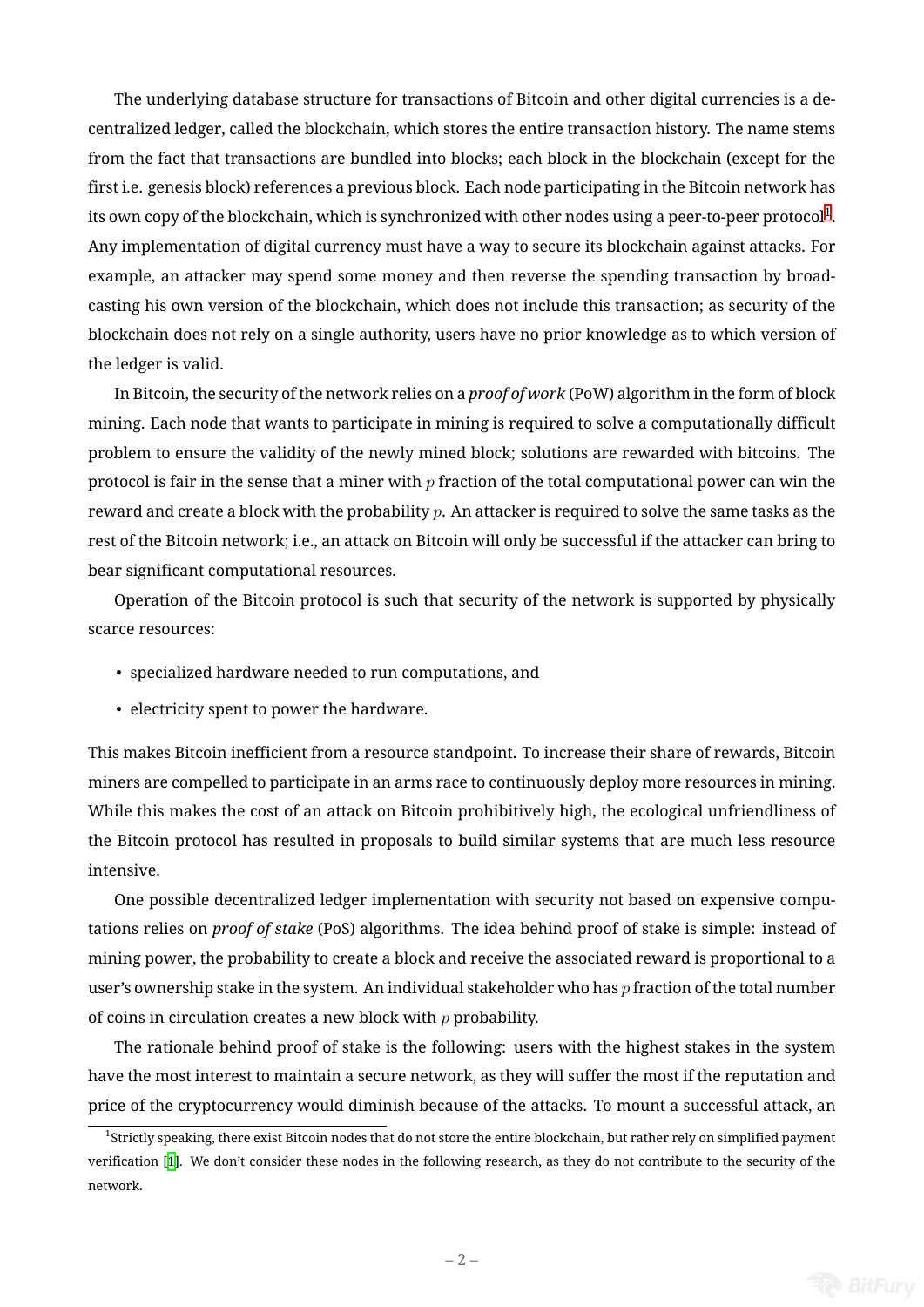outside attacker would need to acquire most of the currency, which would be prohibitively expensive for a popular system.

We study whether or not proof of stake consensus is more susceptible to attacks than proof of work in the following sections.

# **1 Theory**

A cryptocurrency system such as Bitcoin possesses state information enabling users to derive their balances. For Bitcoin, the system state is a collection of unspent transaction outputs (UTXOs), with each output cryptographically locked, requiring the user to provide a proof of ownership to spend a UTXO. Instead of explicitly storing the balance, Bitcoin and other digital currencies maintain a complete history of users' transactions, which can be used to infer the current state and all past states of the system.

Transactions represent atomic changes to the system state. Transactions are grouped in blocks; blocks form an ordered collection called the blockchain. To organize the blockchain, each block contains a reference to the previous one. The first block in the chain is the *genesis block*; it does not have a previous block and is usually hardcoded into the protocol. New blocks are discovered according the specified set of rules set by the cryptocurrency protocol. An important function of these rules is to protect against attacks on the blockchain and to reach consensus in case multiple instances of the blockchain appear. Proof of work and proof of stake refer to two kinds of restrictions on valid blocks and imply two different consensus mechanisms.

**Definition 1.** We say that a user works *on top* of block *B* if he attempts to discover a block that references *B* as the previous block.

Note that *B* uniquely determines the entire blockchain so we can denote a blockchain with its latest block and say that blocks are discovered on top of blockchain *B*.

A cryptocurrency system can be viewed as a distributed database, with copies of the database belonging to infrastructure providers for the currency communicating via a peer-to-peer Internet protocol. In terms of the CAP (consistency, availability and partition-tolerance) theorem [2], cryptocurrency systems are available (every request receives a response) and partition-tolerant (the service still performs even if some nodes fail), but are not consistent. From time to time, different users of the system will see different states of the system as current. In some cases, the inconsiste[nc](#page-24-0)y corresponds to the situation when a new block hash been discovered but has not yet been relayed to all users of the system. To obtain eventual consistency [3], a sound consensus protocol should impose the following requirement:

**Condition 1.** A user who discovered a b[lo](#page-24-1)ck should be encouraged to broadcast it over the network immediately and not hold it for himself.

<span id="page-2-0"></span>In other cases, system inconsistency is caused by the blockchain splitting into several branches (Fig. 1), There are various causes of blockchain branching (*forking*):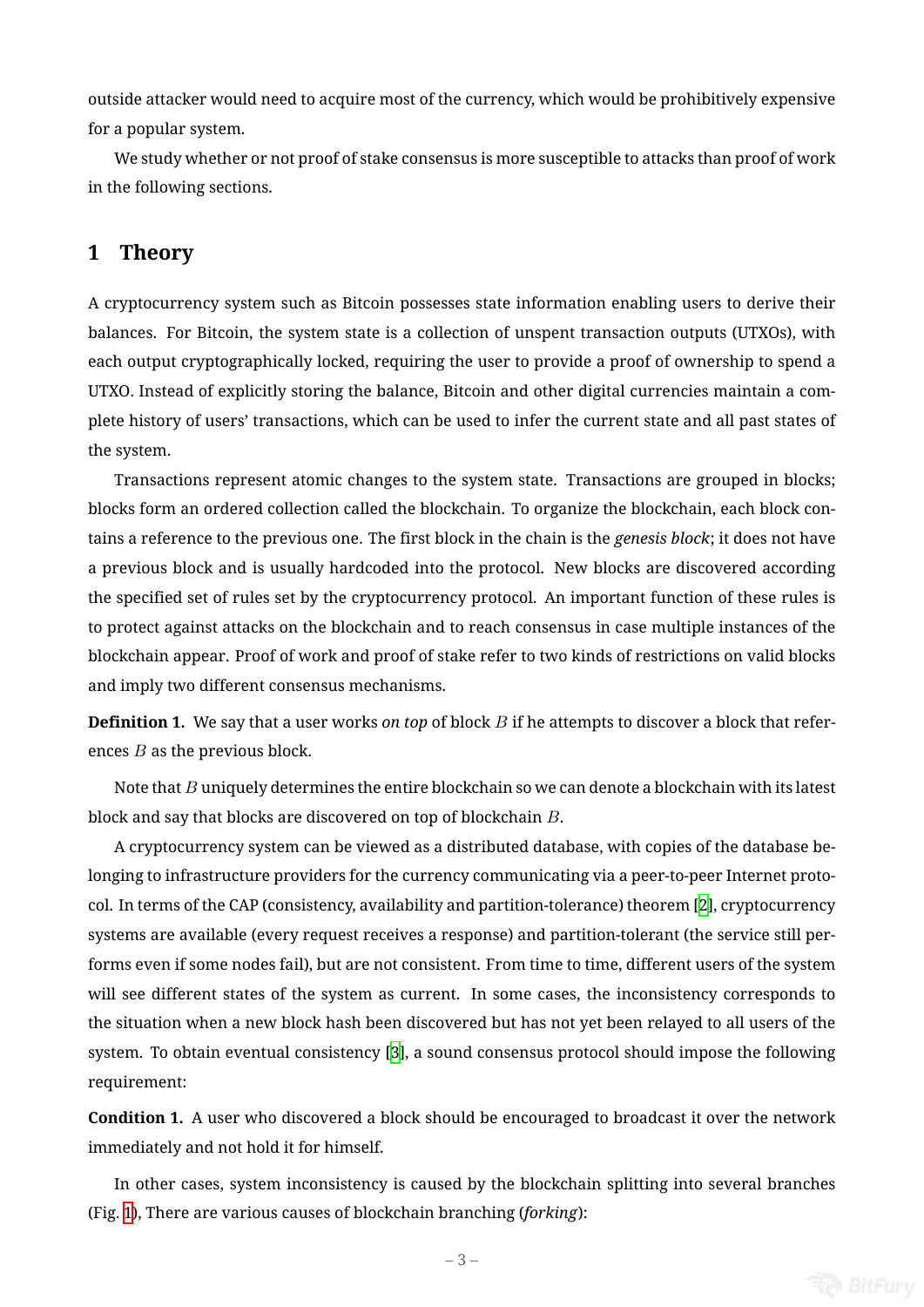<span id="page-3-0"></span>



- Two users discover new blocks at about the same time
- An attacker attempts to reverse completed transactions by forking the blockchain.

In order to discourage deliberate branching, a sound consensus protocol should add the following requirement:

<span id="page-3-1"></span>**Condition 2.** A user should be discouraged from discovering blocks on top of intermediate chains. More precisely, if there is a known block *B′* referencing the block *B*, the user should have no reason to build on *B*.

With the situation depicted in Figure 1, only three blocks can be used as a base for extending the blockchain according to Conditions 1–2:  $B_{i+2},$   $B_{i+1}''$ , and  $B_{i+2}'$ . There are further restrictions imposed on valid blockchains; in most cases, these conditions amount to selecting a chain with the maximum number of blocks (which excludes  $B''_{i+1}$  [fr](#page-3-0)om blocks a rational user could build on his own chain). The goal of consensus rules is to as[su](#page-2-0)[re](#page-3-1) selection of a single chain; however, it is usually the case that some rules depend on the user. E.g., if there are multiple Bitcoin blockchains with the same length, users should select the one they received first. Thus, there is no way to enforce the selection of the same blockchain for all users (as it is very difficult or impossible to ensure that user-specific rules are followed).

In order for the system to be eventually consistent, its consensus protocol should satisfy the following third requirement:

 $-4-$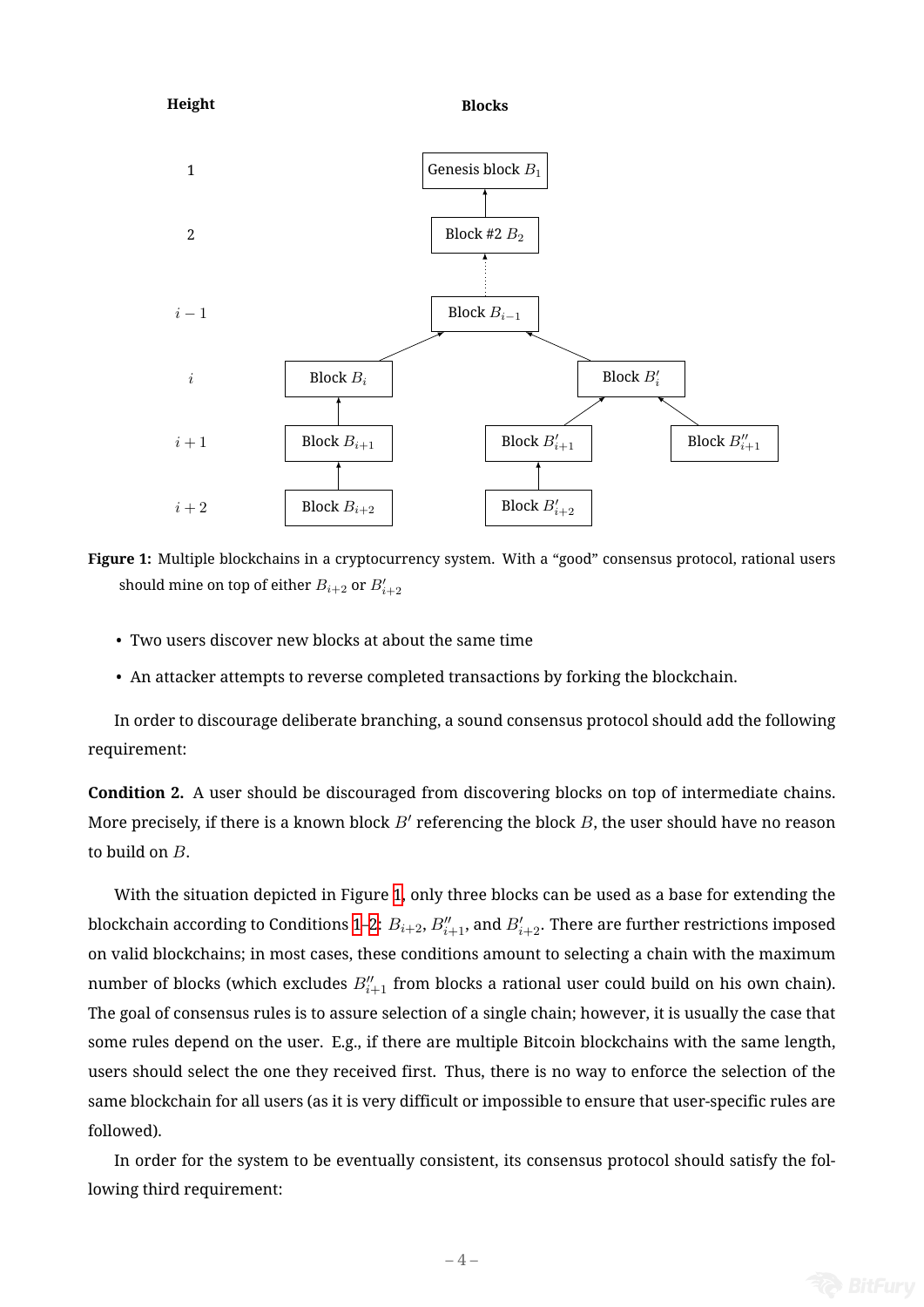**Condition 3.** Consensus rules should be constructed in a way that results in resolving blockchain forks, i.e. one of the competing branches should take over all other branches in a reasonable amount of time.

We will use separate terms for discovering blocks using proof of work and proof of stake algorithms:

**Definition 2.** The process of solving a computational challenge imposed by a proof of work protocol is called (block) *mining*.

**Definition 3.** The process of solving a computational challenge imposed by a proof of stake protocol is called (block) *minting*.

# **1.1 Proof of Work**

Consider Bitcoin as an example of a cryptocurrency system secured with a proof of work algorithm. Each block in Bitcoin consists of two parts:

- block header of key parameters, including block creation time, reference to the previous block and the Merkle tree root [4] of the block of transactions
- block list of transactions.

To reference a specific block[, i](#page-24-2)ts header is hashed twice with the SHA-256 function [5]; the resulting integer value belongs to the interval [0*,* 2 <sup>256</sup> *−* 1]. To account for different possible implementations, we will use a generic hashing function hash(*·*) with a variable number of arguments and range [0*, M*]. For example, arguments of the function can be treated as binary strings and mergedt[og](#page-24-3)ether to form a single argument that can be passed to the SHA-256 hashing function.

The block reference is used in the proof of work protocol; in order for a block to be considered valid, its reference must not exceed a certain threshold:

<span id="page-4-0"></span>
$$
hash(B) \leqslant M/D,\tag{1}
$$

where  $D \in [1, M]$  is the target difficulty. There is no known way to find *B* satisfying (1) other than iterating through all possible variables in the block header repeatedly. The higher the value of *D*, the more iterations are needed to find a valid block; the expected number of operations is exactly *D*.

The time period *T*(*r*) for a miner with hardware capable of performing *r* operations [p](#page-4-0)er second to find a valid block is distributed exponentially with the rate  $r/D$  (see Appendix A):

$$
P\{T(r) \leq t\} = 1 - \exp(-rt/D).
$$

Consider *n* Bitcoin miners with hash rates  $r_1, r_2, ..., r_n$ . The period of time to [fi](#page-21-0)nd a block *T* is equal to the minimum value of random variables  $T(r_i)$  assuming that the miner publishes a found block and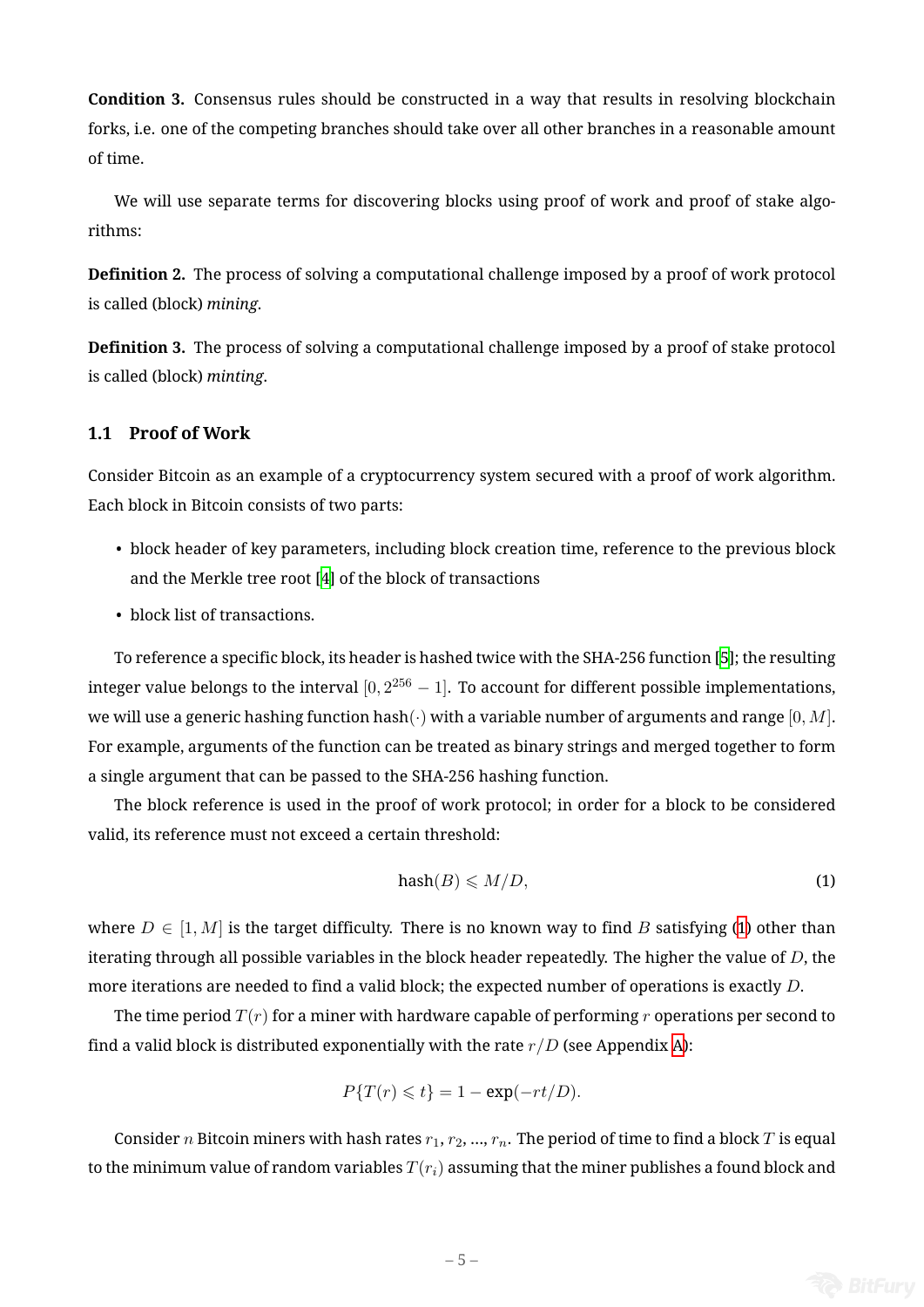it reaches other miners immediately<sup>2</sup>. According to the properties of the exponential distribution,  $T$ is also distributed exponentially:

$$
P\{T \stackrel{\text{def}}{=} \min(T_1, \dots, T_n) \leq t\} = 1 - \exp\left(-\frac{t}{D} \sum_{i=1}^n r_i\right);
$$

$$
P\{T = T_i\} = \frac{r_i}{\sum_{j=1}^n r_j}.
$$

The last equation shows that the mining is fair: a miner with a share of mining power *p* has the same probability *p* to solve a block before other miners. It can be shown that proof of work as used in Bitcoin satisfies Conditions 1–3.

### **1.2 Proof of Stake**

In proof of stake algorithms, inequality (1) is modified to depend on the user's ownership of the particular PoS protocol cryptocurrency and not on block properties. Consider a user with address *A* and balance bal(*A*). A commonly used proof [of](#page-4-0) stake algorithm uses a condition as

<span id="page-5-1"></span>
$$
hash(hash(B_{prev}), A, t) \leqslant bal(A)M/D,
$$
\n(2)

where

- *Bprev* denotes the block the user is building on,
- *t* is the current UTC timestamp.

For various reasons, some cryptocurrencies use modified versions of (2) which we discuss in the corresponding sections.

Unlike  $(1)$ , the only variable that the user can change is the timestamp  $t$  in the left part of equation (2). The address balance is locked by the protocol; e.g., the prot[oc](#page-5-1)ol may calculate the balance based on funds that did not move for a day. Alternatively, a PoS cryptocurrency may use unspent transactio[n o](#page-4-0)utputs as Bitcoin does; in this case, the balance is naturally locked. A proof of stake protocol [p](#page-5-1)uts restrictions on possible values of *t*. For example, if *t* must not differ from the UTC time on network nodes by more than an hour, then a user can attempt no more than 7200 values of *t*. Thus, there are no expensive computations involved in proof of stake.

Together with an address *A* and a timestamp *t* satisfying (2), a user must provide a proof of ownership of the address. To achieve this, the user can sign the newly minted block with his signature; in order to produce a valid signature, one must have a private key corresponding to the address *A*.

The time to find a block for address A is exponentially [dis](#page-5-1)tributed with rate bal $(A)/D$  (see Appendix A). Consequently, the (2) implementation of proof of stake is fair: the probability to generate a valid block is equal to the ratio of user's balance of funds to the total amount of currency in circulation. The ti[me](#page-21-0) to find a block for [th](#page-5-1)e entire network is distributed exponentially with rate  $\sum_a \text{bal}(a)/D.$ 

<span id="page-5-0"></span> $^2$ There is selfish mining attack that is based on hiding mined blocks [6]. We don't consider it here and assume that all miners are honest.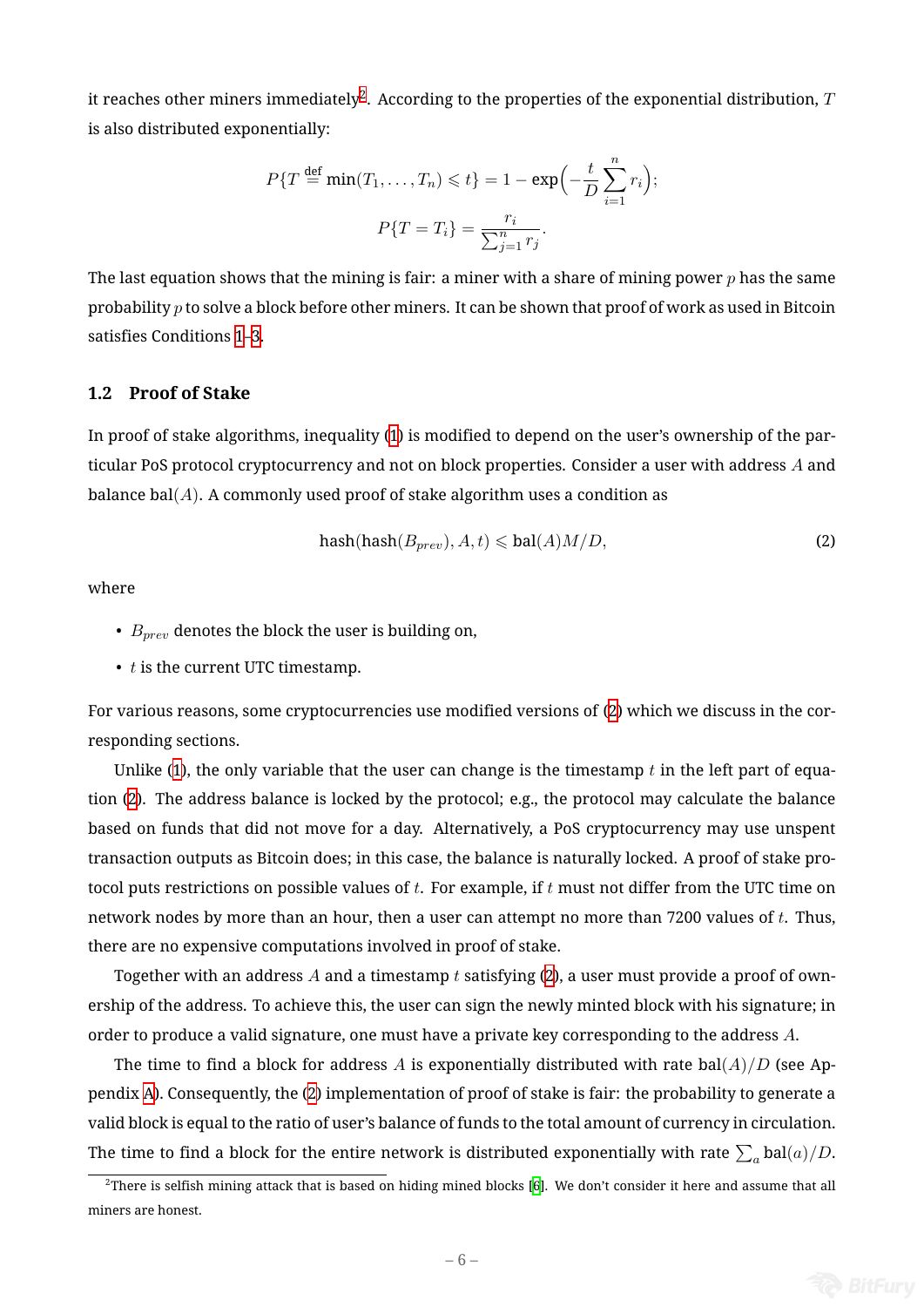Thus, if the monetary supply of the currency  $\sum_a \text{bal}(a)$  is fixed or grows at a predictable rate, the difficulty *D* should be known in advance:

$$
D = \frac{1}{T_{ex}} \sum_{a} \text{bal}(a),
$$

with  $T_{ex}$  denoting the expected time between blocks. In practice, *D* needs to be adjusted based on recent blocks because not all currency owners participate in block minting.

## **1.3 Delegated Proof of Stake**

Delegated proof of stake (DPoS) is a generic term describing an evolution of the basic PoS consensus protocols. DPoS is utilized in BitShares (Section 2.5), as well as proposed algorithms such as Slasher and Tendermint (Section 4). In these protocols, blocks are minted by a predetermined set of users of the system (*delegates*), who are rewarded for their duty and are punished for malicious behavior (such as participation in [do](#page-18-0)uble-spending attac[ks\).](#page-10-0) In DPoS algorithms, delegates participate in two separate processes:

- building a block of transactions
- verifying the validity of the generated block by digitally signing it.

While a block is created by a single user, to be considered valid, it typically needs to be signed by more than one delegate.

The list of users eligible for signing blocks is changed periodically using certain rules; for example, in Slasher, delegates for each block are selected based on stake and blockchain history. The set of delegates for each block is typically small; a notable exception is Tendermint, for which each block can be signed by any of the users of the system. In some DPoS versions, a delegate needs to show commitment by depositing his funds into a time-locked security account (which is confiscated in case of malicious behavior); this version of DPoS is often referred to as *deposit-based proof of stake*.

Delegated proof of stake does not use the conditions of (2). Stake is factored into DPoS with one of the following methods:

- Delegates may be elected based on their stake in thes[ys](#page-5-1)tem
- Delegates may receive votes from all users of the system with voting power depending on a voter's stake
- Delegates' votes on valid blocks may have power proportional to the size of their security deposit.

Overall, delegated proof of stake is less standardized than basic PoS; we detail existing implementations in the corresponding sections.

# **1.4 Objectivity of Consensus Protocols**

One of the tasks of a consensus protocol is to provide a way for newcomers to determine the current state of the system based on information received from peer nodes. This task is not trivial as some of the nodes can belong to a party performing a Sybil attack [7].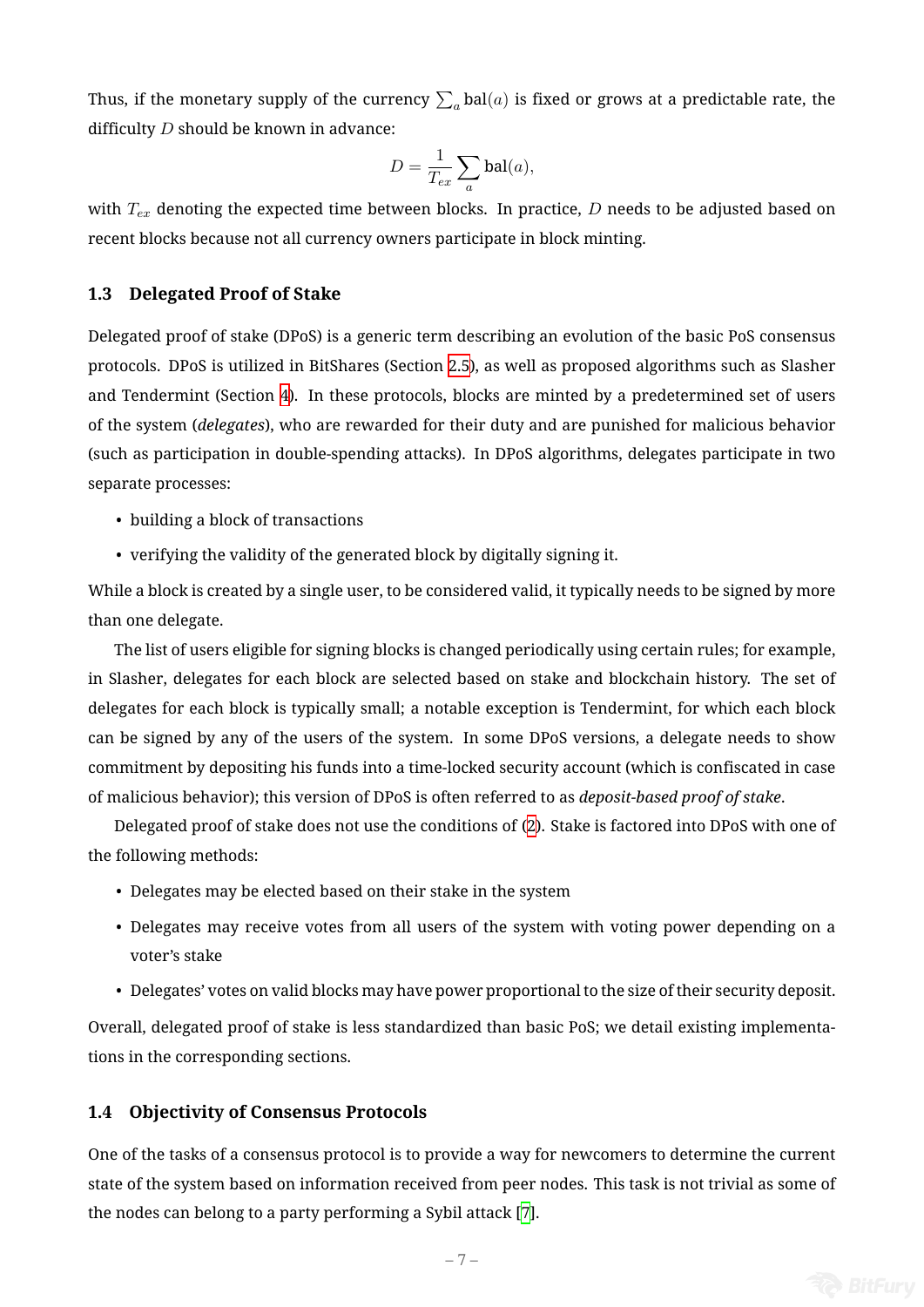**Definition 4** ([8])**.** A consensus protocol is *objective* if a new node can independently arrive to the same current state as the rest of the network based solely on protocol rules (e.g., a definition of the genesis block) [an](#page-24-4)d messages propagated across the system (e.g., a set of all blocks).

Proof of work consensus is an example of an objective protocol; as long as a new node is connected to at least one "honest" user, it will choose the valid blockchain, as it has higher cumulative computational difficulty. Proof of stake, on the other hand, is not objective. Indeed, consider an attacker with substantial computing power. Provided the attacker's fork is long enough, difficulty within it is adjusted to reflect the situation in which only accounts controlled by the attacker are active; this allows the attacker to generate a chain longer than the valid blockchain. While long range forks would be rejected by existing users of the system (e.g., by introducing a rule that limits the length of a possible fork), newcomers without prior knowledge of the current state would still choose the attacker's blockchain.

**Definition 5.** A consensus protocol is *weakly subjective* if a node needs a recent state in addition to protocol rules and messages propagated across the system to independently determine the current state of the system.

In the case of proof of stake, if there is a rule that disallows forks with a branching point more than *N* blocks in the past, it suffices to read the contents of a block with depth *N* or less to reliably determine the current state of the system. A newcomer can access this block from a trusted source (e.g., a website dedicated to the currency in question). While this method could undermine the security and decentralization aspects of a PoS system, in *Proof of stake: How I learned to love weak subjectivity* [8], it is asserted that weak subjectivity is a good way to combine computer-driven and social-driven security.

# **2 Implementations**

There are currently several noteworthy cryptocurrencies based on proof of stake consensus (Table 1):

- Peercoin, or PPCoin (peercoin.net)
- Nxt (nxt.org)
- BlackCoin (blackcoin[.co\)](http://www.peercoin.net/)
- Nov[acoin \(n](http://www.nxt.org/)ovacoin.org).

Delegated proof [of stake is us](http://blackcoin.co/)ed by BitShares, a digital asset (bitshares.org). Developers of Ethereum (ethereum.org) [plan to change](http://novacoin.org/) consensus to delegated proof of stake in the future; as of now, Ethereum exclusively relies on proof of work.

### **[2.1 Peercoin](https://www.ethereum.org/)**

Peercoin, or PPCoin, is a digital currency founded in 2012 by anonymous developer Sunny King. Peercoin uses a combination of proof of work and proof of stake [10]: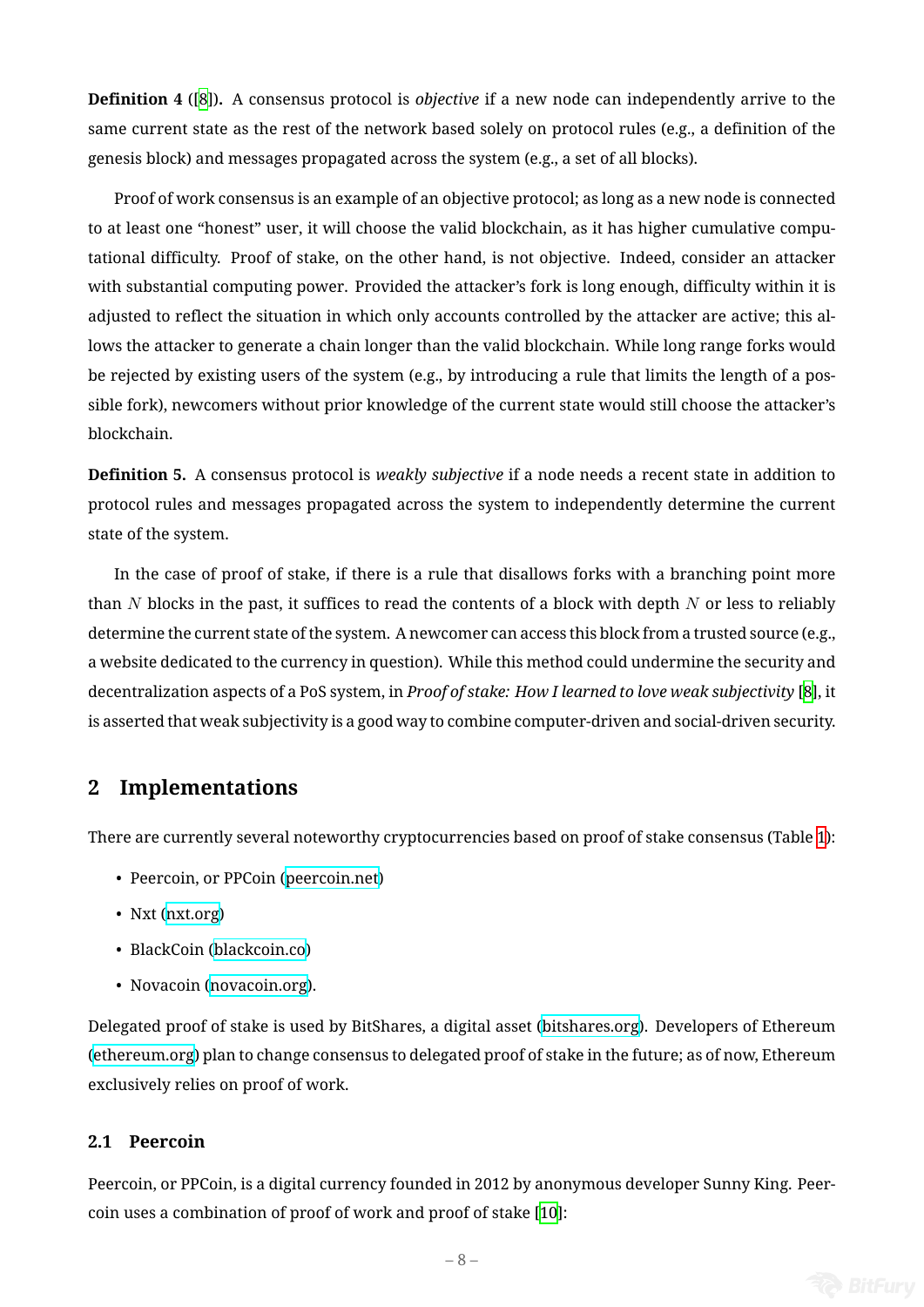| Name |                   | Supply, million | Market cap, | 24h volume, | Remarks          |  |
|------|-------------------|-----------------|-------------|-------------|------------------|--|
|      |                   |                 | \$ million  | \$ thousand |                  |  |
|      | Peercoin (PPCoin) | 22.6            | 10.8        | 83          | Hybrid PoW / PoS |  |
|      | <b>NXT</b>        | 1000            | 10.7        | 27          |                  |  |
|      | BlackCoin         | 75.0            | 2.2         | 15          | Hybrid PoW / PoS |  |
|      | Novacoin          | 1.14            | 1.4         | 20          | Hybrid PoW / PoS |  |
|      | <b>BitShares</b>  | 2511            | 11.7        | 55          | Delegated PoS    |  |

**Table 1:** Market statistics of PoS digital currencies. For market cap and 24h volume, we used median values taken over a period of one month (July 24 to August 23, 2015) from CoinMarketCap [9]

- Proof of work is used for the distribution of new coins.
- Proof of stake is used to secure transactions, i.e., as a primary means of generating blocks of transactions.

The structure of the Peercoin blockchain is very similar to Bitcoin: just like Bitcoin, Peercoin operates based on unspent transaction outputs. New blocks are found every 10 minutes on average; transactions consist of inputs referencing UTXOs and outputs.

Peercoin uses the same proof of work algorithm based on the SHA-256 hashing function as Bitcoin; however, mining rewards depend not on the block height but rather on the target difficulty. When the difficulty increases, the reward goes down; a 16x rise in difficulty halves the block reward. As the mining reward approaches zero, there is less incentive to use PoW compared to PoS. In this regard, Peercoin is energy efficient in the long run.

Proof of stake in Peercoin is based on a notion of *coin age*. Coin age was introduced in Bitcoin to prioritize transactions [11].

**Definition 6.** *Coin age* of an unspent transaction output is its value multiplied by the time period after it was created. A transa[ctio](#page-24-5)n spending a previously unspent output *consumes*, or *destroys*, its coin age.

Coin age is also used in Peercoin to determine the valid blockchain, which is the blockchain with the highest total consumed coin age in all transactions in all blocks (cf. Bitcoin mechanism using total expected work spent on building the chain).

The possibility to create a block using an unspent output *U* in Peercoin is determined by the condition

<span id="page-8-0"></span>
$$
hash(hash(B_{prev}), U, t) \leqslant bal(U) \, age(U) M/D,
$$
\n<sup>(3)</sup>

with age( $U$ ) denoting time after  $U$  was created. The PoS variation (3) means that, instead of an amount of currency, the probability to create a block is proportional to the total coin age of the UTXOs belonging to a user.

The first transaction in the minted block is a special coinsta[ke](#page-8-0) transaction that proves that the "lucky" unspent output belongs to a user that minted the block. The first input of the coinstake transaction must be an unspent output *U* satisfying (3); in most cases, the user spends *U* by sending its value back to himself.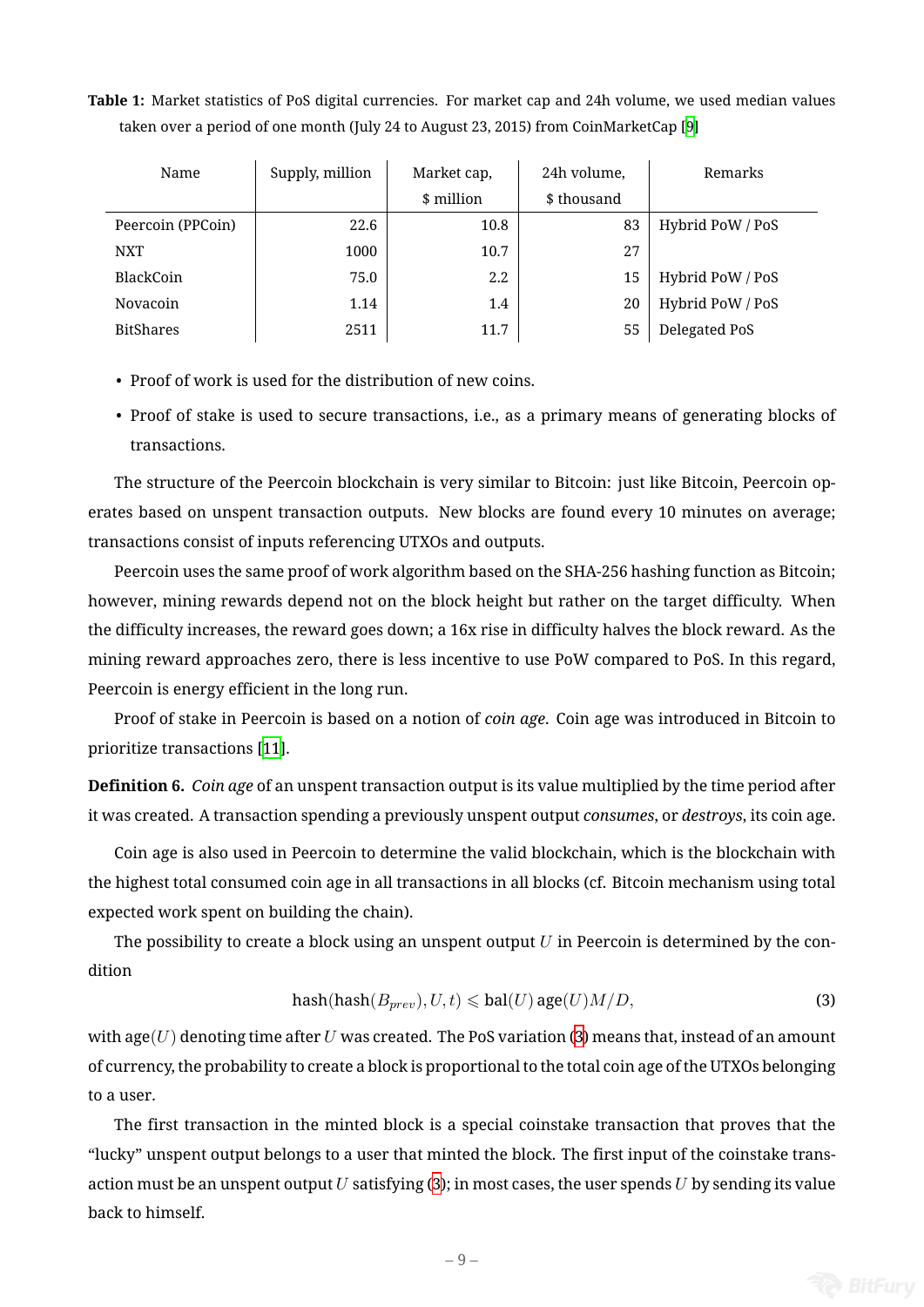The stated reason behind the PoS implementation (3) is to result in a more even distribution of minted block owners. Indeed, minting a block lessens the probability for the same user to mint the following block, as the total coin age of his UTXOs decreases. The result is that users with small stakes are still able to mint a block provided they wait long en[ou](#page-8-0)gh.

To provide stability for the blockchain, Peercoin uses periodically broadcasted checkpoints. This type of broadcasting introduces a centralization point. While checkpoints are present in the Bitcoin protocol [12], they can be switched off and are hardcoded into the protocol rather than broadcasted; accordingly, Bitcoin's checkpoint mechanism does not imply a risk of centralization.

# **2.2 Nx[t](#page-24-6)**

<span id="page-9-1"></span>Nxt is a pure proof of stake cryptocurrency that began in 2013. Unlike Peercoin, Nxt does not use proof of work to create new coins; the entire available supply of 1 billion coins (NXTs) was present in the system from the genesis block. Thus, the only incentive to mint blocks is to collect transaction fees.

Transactions in Nxt are radically different from Bitcoin ones, which in turn results in other protocol differences [13]:

- Nxt transactions don't have locking and unlocking scripts. Instead, the Nxt protocol uses accounts [to](#page-24-7) encode a sender and a recipient of a transaction. This restriction severely limits the capabilities of the system to handle smart contracts compared to Bitcoin.
- There are various types of transactions, e.g. special transactions for messaging, colored coins, digital goods, etc.
- There is a hardcoded limit on the number of transactions in a block: no more than 255. On the other hand, the mean time between blocks is 1 minute.
- All transactions have an expiration time (24 hours by default). Transactions that are not included into a block when the expiration time passes are removed from the memory pool and must be resent.

Nxt uses a modified version of proof of stake consensus. Instead of (2), the inequality

<span id="page-9-0"></span>
$$
hash(hash(B_{prev}), A) \leqslant t \, ball(A) M/D \tag{4}
$$

must hold true for a user's account *A* in order to be able to mint a bloc[k.](#page-5-1) In (4), *Bprev* is a block used to extend the blockchain, and  $t$  is the time that has passed since  $B_{prev}$  was created. Thus, after a new block is propagated across the network, the chance to satisfy the PoS conditi[on](#page-9-0) for any given user is initially low and grows with time. The hashing function in (4) is calculated by

- 1. using a special field (generation signature) of *Bprev*
- 2. signing the generation signature with the account's p[ub](#page-9-0)lic key
- 3. using the first 8 bytes of the resulting signature.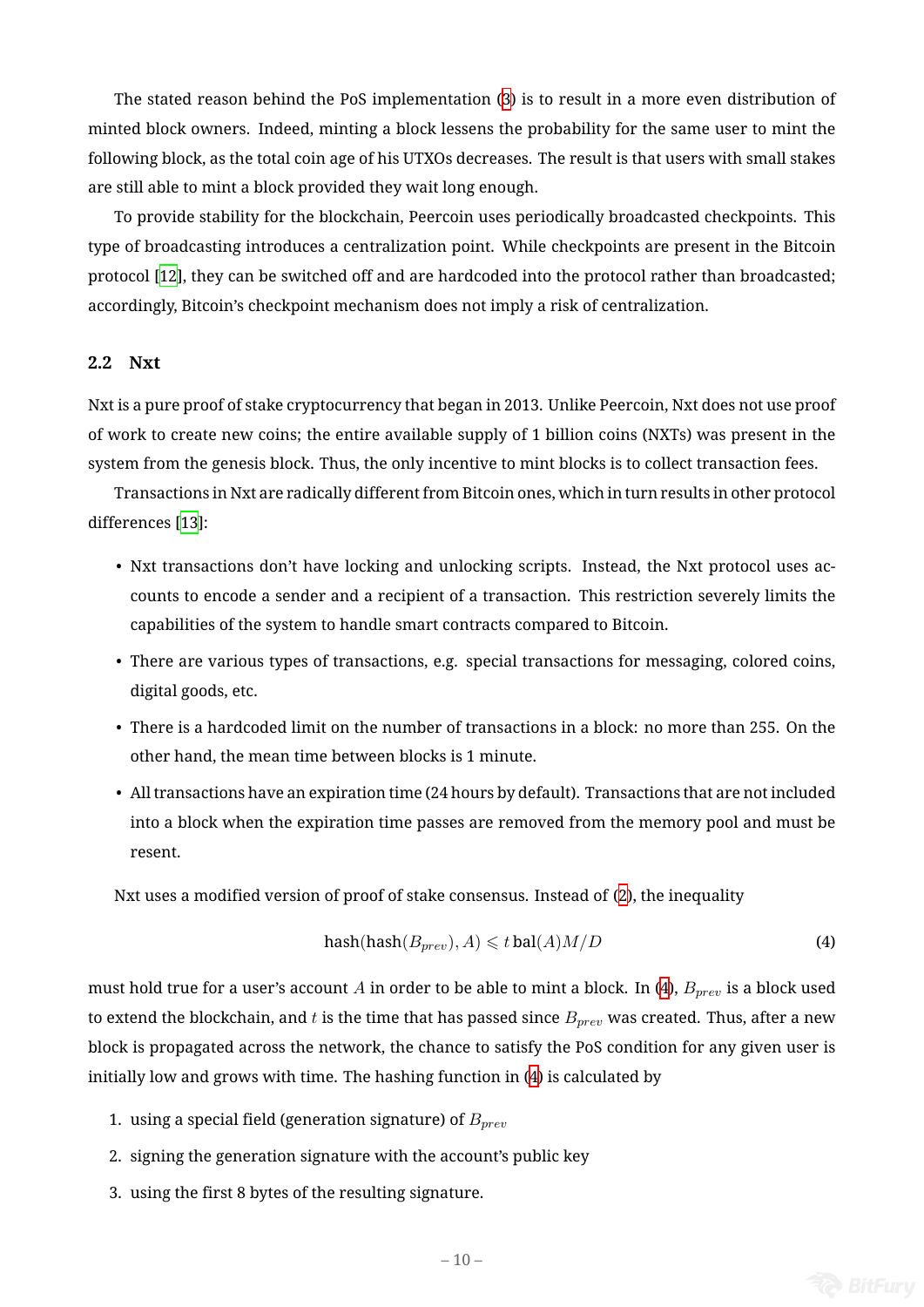Because public keys corresponding to accounts are public knowledge, anyone can check whether (4) holds for any user account *A*. As in Bitcoin, the valid blockchain in Nxt is determined as a chain with maximum expected total difficulty *D*.

Note that unlike (2), (4) does not include *any* variables that user *A* could influence. Therefore, P[oS](#page-9-0) in Nxt has the following interesting property: it is possible to predict with reasonable accuracy the minter of the next bl[oc](#page-5-1)k[. T](#page-9-0)o do this, one just has to find

$$
\hat{A} = \underset{A}{\text{arg}\min} \, \frac{\text{hash}(\text{hash}(B_{prev}), A)}{\text{bal}(A)}
$$

for all user accounts.

Nxt has a different underlying probabilistic model compared to Bitcoin. It is favorable for big players: if a user holds a substantial amount of currency, his probability to mint a block is higher than his stake [14] (see Appendix B).

# **2.3 Novacoin**

Novacoin is a hybrid proof of work / proof of stake cryptocurrency quite similar in principle to Peercoin. The main differences are:

- Novacoin uses a more conservative reward formula for mining: the reward is halved every 64x multiple of difficulty [15] (compared to 16x in Peercoin).
- A slightly different method based on *coin day weight* (instead of coin age) is used in proof of stake (3). Furthermore, the [coi](#page-25-0)nstake reward for a proof of stake block depends on the consumed coin age and PoS difficulty [16].

Co[in](#page-8-0) day weight in Novacoin is calculated similarly to coin age, with a shift of 30 days and a cap of 90 coin days. For example, t[he](#page-25-1) coin day weight of a UTXO with the value of 1 Novacoin changes with time in the following way:

| Age, days       |  | 30 | 60 | 90 | 120 | 200 |
|-----------------|--|----|----|----|-----|-----|
| Coin day weight |  |    | 30 | 60 | 90  | 90  |

## **2.4 BlackCoin**

BlackCoin is a hybrid cryptocurrency which used proof of work for the initial distribution of wealth and now relies solely on proof of stake. BlackCoin is the only one of considered currencies that uses the unmodified proof of stake approach (2), according to which the user's stake is computed as his share of total coin supply [17]. New blocks are minted every 64 seconds on average; minters are paid with 1% yearly interest (which means Bla[ck](#page-5-1)Coin is an inflationary currency).

### **2.5 BitShares**

<span id="page-10-0"></span>BitShares is a polymorphic digital asset which can be used to create fungible assets pegged to particular markets (e.g., US dollars) [18]. It is similar to a colored coins system, with BitShares acting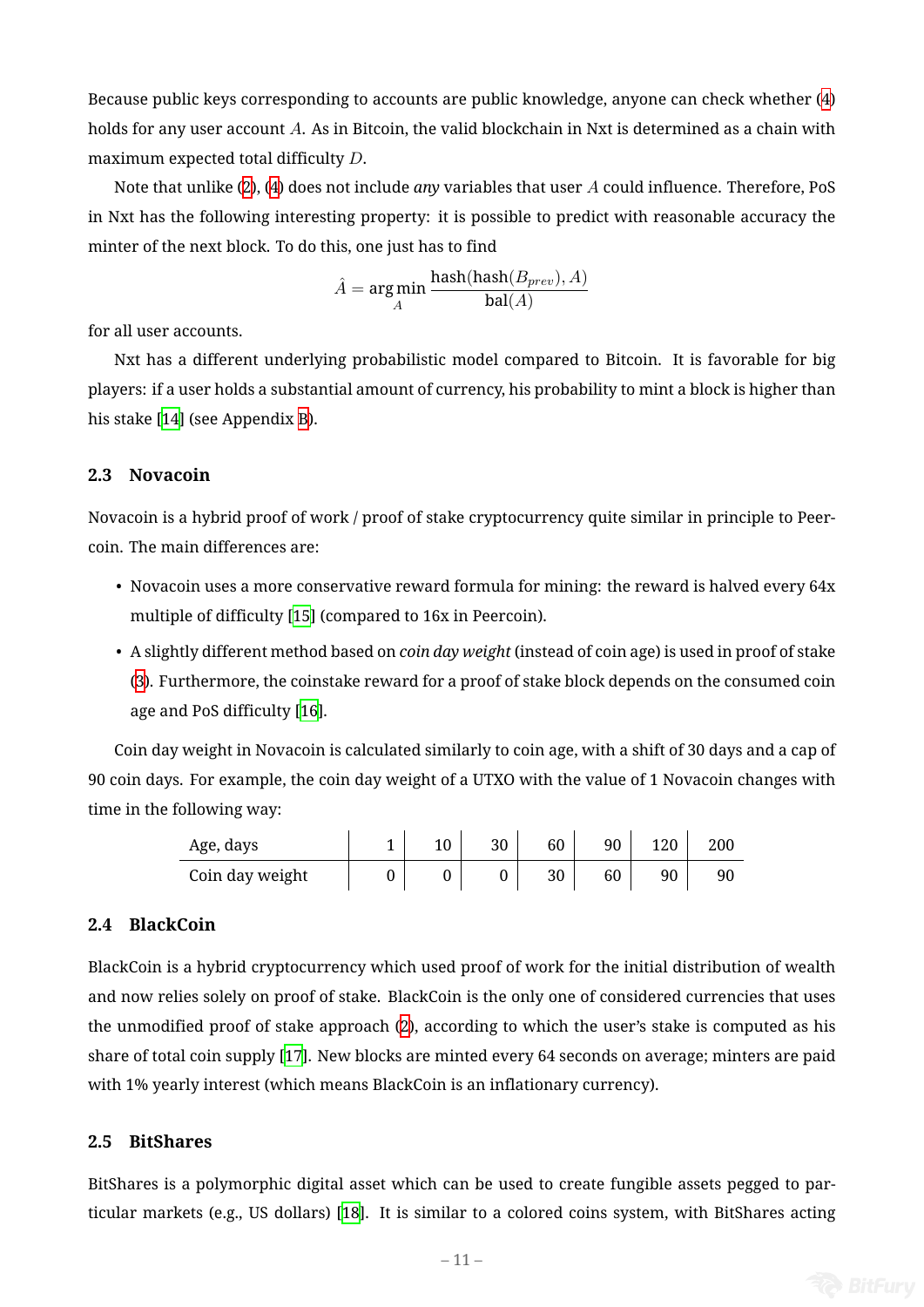as an internal currency (like XCP for Counterparty). One of the innovative features of BitShares is its delegated proof of stake consensus algorithm. The founders of BitShares are now developing Bit-Shares 2.0, an enterprise-grade financial smart contract platform utilizing several technologies from BitShares including DPoS.

Delegated proof of stake in BitShares relies on the concept of *witnesses*. Stakeholders can select an arbitrary number of witnesses to generate blocks. Each stakeholder has a number of votes equal to the amount of BitShares he possesses; votes can be distributed among witnesses in an arbitrary way. Besides witness candidates, a user also selects a number of witnesses he estimates is sufficient for decentralization. Naturally, a user cannot vote for more witnesses than he believes is necessary.

After results of voting are tallied up, the top *N* witnesses are selected. *N* is defined as the minimal number satisfying at least 50% of stakeholders' votes. Selected witnesses produce blocks every two seconds in turns. After each of *N* witnesses has had his turn, the list of witnesses is shuffled so that the order of block minters constantly changes.

Similar to witnesses, users of the system elect *delegates*, who have the privilege to change network parameters, including transaction fees, block sizes and intervals, as well as witness rewards. To make changes to the network protocol, delegates co-sign a special account (so-called genesis account). After the majority of delegates have approved a proposed change, stakeholders then have a two-week period when they can recall their delegates and cancel the changes. Unlike witnesses, delegates are not rewarded for their efforts.

# **3 Attacks and Problems**

This section describes attacks that are possible in each PoS-based consensus as well as some protocolspecific attacks. Several attack descriptions are taken from *Cryptocurrencies without proof of work* [19].

The majority of problems with PoS protocols arise from the fact that a protocol is not aware of anything except for its blockchain [20]. In a proof of work system, there is an external factor, namely the amount of computational work involved to find a solution to (1). With proof of stake, ther[e i](#page-25-2)s nothing physical "anchoring" the b[loc](#page-25-3)kchain in reality; thus, one can intuitively see PoS consensus as more prone to attacks.

#### **3.1 Nothing at Stake Problem**

<span id="page-11-0"></span>The naïve proof of stake algorithm relying solely on (2) has a serious problem: if there is a fork of the blockchain (whether accidental or deliberate), the rational behavior for all users of the network is to mint blocks on both branches. With a proof of work algorithm, such behavior is irrational. By splitting the resources on multiple branches, a miner diminish[es](#page-5-1) the probability to find a block on each of them; the optimal strategy in a PoW system is always to mine on a single branch. In contrast, in a proof of stake algorithm, the probability to find a block does not decrease if the user is attempting to mint on multiple blockchain branches. Thus, the rational behavior in a PoS system is to mint blocks on top of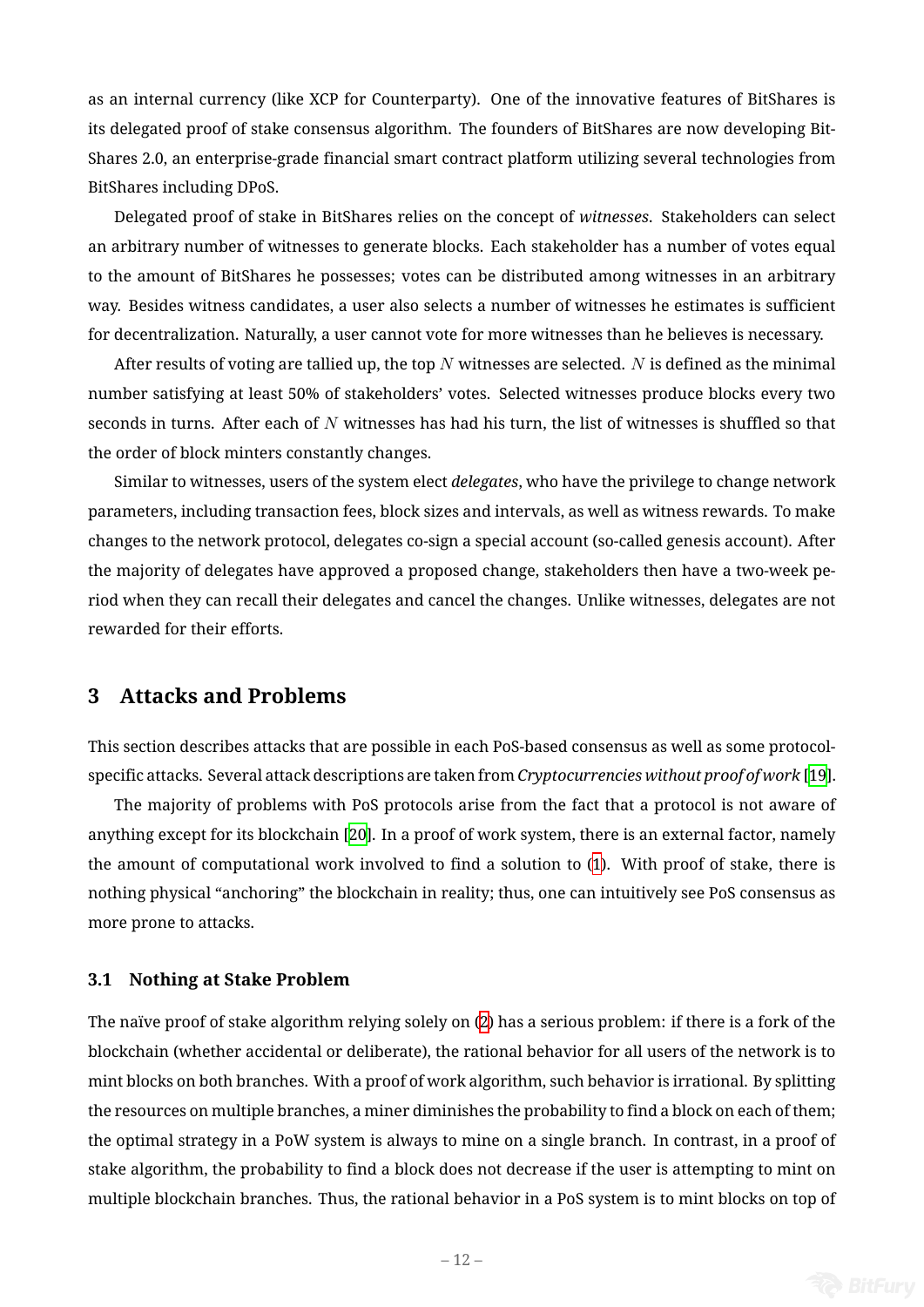all branches that a user is aware of. Worse than that, naïve PoS does not satisfy Condition 2: under some circumstances, it may be appropriate for a user to build on top of an intermediate blockchain. See Section 3.4 for an example.

The problem makes it easy to perform double-spending or other sorts of attacks relying o[n](#page-3-1) forking the blockchain. As long as users of the system believe the attack may succeed, they will support it by minting [on](#page-13-0) top of the attacker's blockchain. While forking attacks will be opposed by users with a large amount of currency who will fear to lose their money, if the currency is evenly distributed among many users, the attack is more likely to succeed.

There are several proposed solutions to "nothing at stake" problem; they are covered in Section 4. Delegated PoS algorithms are generally not affected by this problem, as they have stakes in the form of block minters' funds; these funds would be confiscated if a minter partakes in an attack on the syste[m](#page-18-0).

#### **3.2 Initial Distribution Problem**

<span id="page-12-0"></span>In a proof of stake system, there is always a concern that the initial holders of coins will not have an incentive to release their coins to third parties, as the coin balance directly contributes to their wealth. In Bitcoin and other PoW systems, early adopters of the technology are at the same position as the rest of the users: in order to mine coins, they need to improve their hardware continuously and optimize resource consumption. In a proof of stake system, a user that acquired 10% of the coins when the system was just launched (e.g., for \$1,000) is at an advantage compared to users with the same funds when the system has gained popularity and \$1,000 translates to 0.01% of all coins.

In order to deal with this situation, PoS implementations utilize additional algorithms to distribute the initial wealth; e.g., both Peercoin and Ethereum use proof of work algorithms to create new coins (see Section 4).

# **3.3 Long [R](#page-18-0)ange Attack**

In a system with PoS consensus, an attacker possessing enough computational power can attempt to build an alternative blockchain starting from the very first block. In PoW-type systems, this attack is prevented by the enormous amount of computational power needed to build the blockchain from scratch; however, this task is within the realm of possibility with proof of stake. As the attacker is able to move coins freely in the blockchain he is building, he has a much higher dimensionality of the search space; therefore, this kind of attack may be preferable to building an alternative blockchain with a recent branching point. The attack persists in delegated proof of stake, where it can be performed by a majority of delegates.

To prevent a long range attack, the protocol can specify the maximum allowed depth of a branching point. For example, in Nxt a user may not accept the alternative blockchain if it differs from the existing blockchain in more than the last 720 blocks (which corresponds to 12 hours). The restriction, however, does not solve the problem for new users. When a new user connects to the network, he sees multiple blockchains with no prior knowledge of their authenticity. If the attacker's blockchain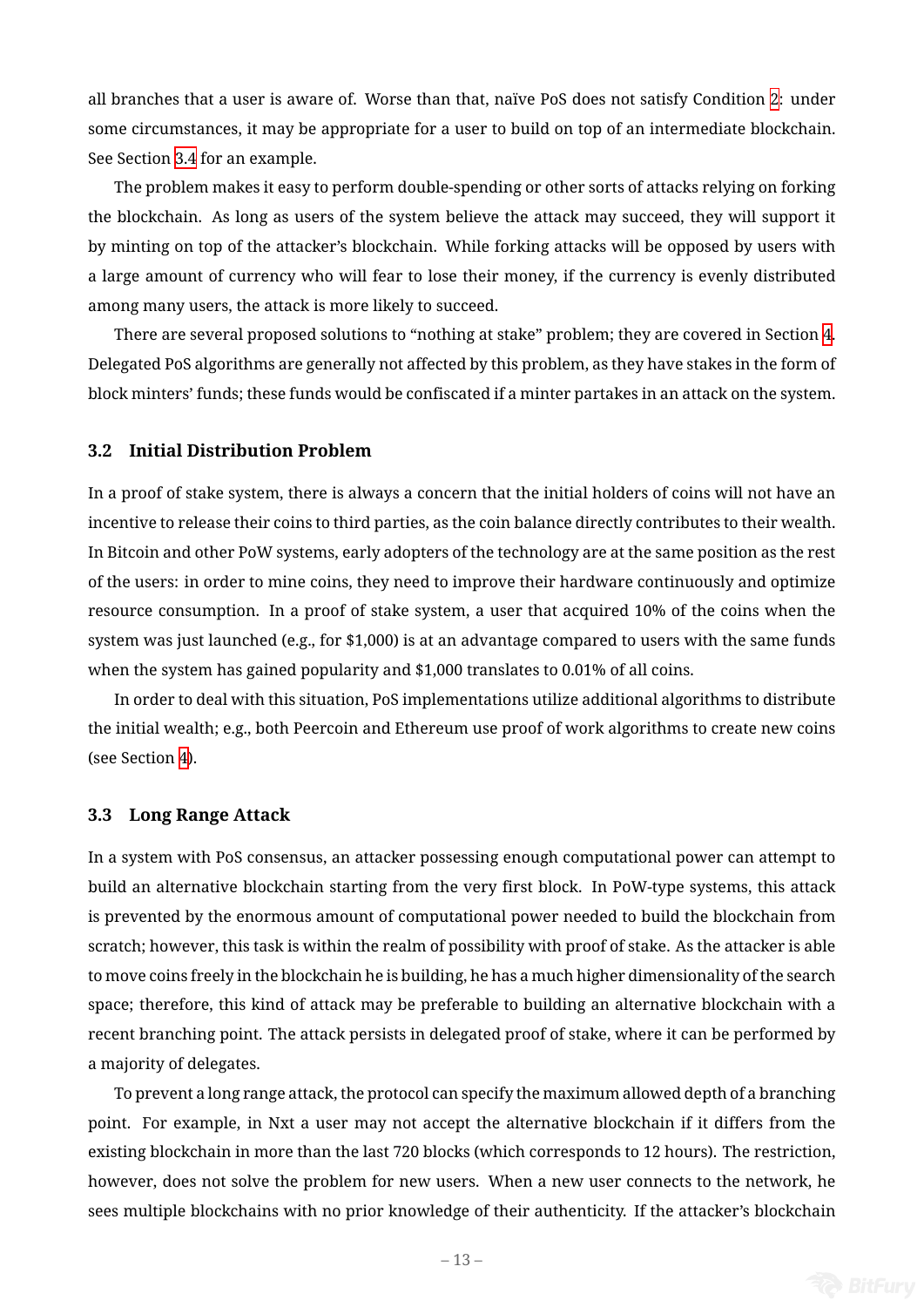is preferable to the valid blockchain in terms of the protocol, new users will adopt it instead. One way to know which is the right blockchain is to download it from a trusted source; however, this makes the system semi-centralized and not completely trustless. Nevertheless, blockchain downloads from trusted sources are used in virtually all existing proof of stake systems.

# **3.4 Bribe Attack**

<span id="page-13-0"></span>In this attack, an attacker attempts to double-spend his funds in the following way:

- 1. Buy some goods or services
- 2. Wait until the payment transaction is considered confirmed by the merchant
- 3. Announce a reward for building on top of a truncated blockchain that does not include the payment transaction. For example, if merchant waited for six confirmations, the attacker will start with the blockchain without the six latest blocks. The attacker may offer a larger reward for users that mint only on top of the attacker's blockchain (without this, the attacker's blockchain would never catch up to the correct one).
- 4. The attacker may continue paying bribes even when the lengths of their blockchain and the correct blockchain become equal in order to gain support of most stakeholders.

Users participating in the attack lose nothing if the attack fails; for the attacker, the attack is profitable as long as the total amount of paid bribes is less than the value of the goods. To compare, in a PoW system, a similar attack would require the attacker to bribe the majority of miners. Furthermore, in this case miners lose resources spent on computations if the attack fails, so the amount of bribes most probably would be prohibitively high. An attack is not feasible in a delegated PoS system for reasons described in Section 3.1.

### **3.5 Coin Age Accumulat[ion](#page-11-0) Attack**

<span id="page-13-1"></span>This attack is specific to Peercoin and other systems using coin age instead of wealth as a measure of user's stake.

In the first versions of Peercoin protocol, coin age was uncapped. This means that by waiting long enough, an attacker could potentially accumulate enough coin age to effectively overtake the network. For example, an attacker owning 5% of all coins could split his money into multiple outputs and wait until the age of his UTXOs would become 10 times more than average. After that, the attacker could mint multiple blocks in sequence with high probability (provided his individual UTXOs are sufficiently small) to perform double-spending or other malicious activity. If there were multiple users attempting this attack, it would lead to deterioration of the network.

In later versions of the Peercoin protocol, the age of a UTXO is capped at 90 days. Similarly, the coin age parameter is capped in Novacoin and BlackCoin. While capping makes an accumulation attack significantly less likely, it also diminishes the benefits of using coin age instead of stake in (3).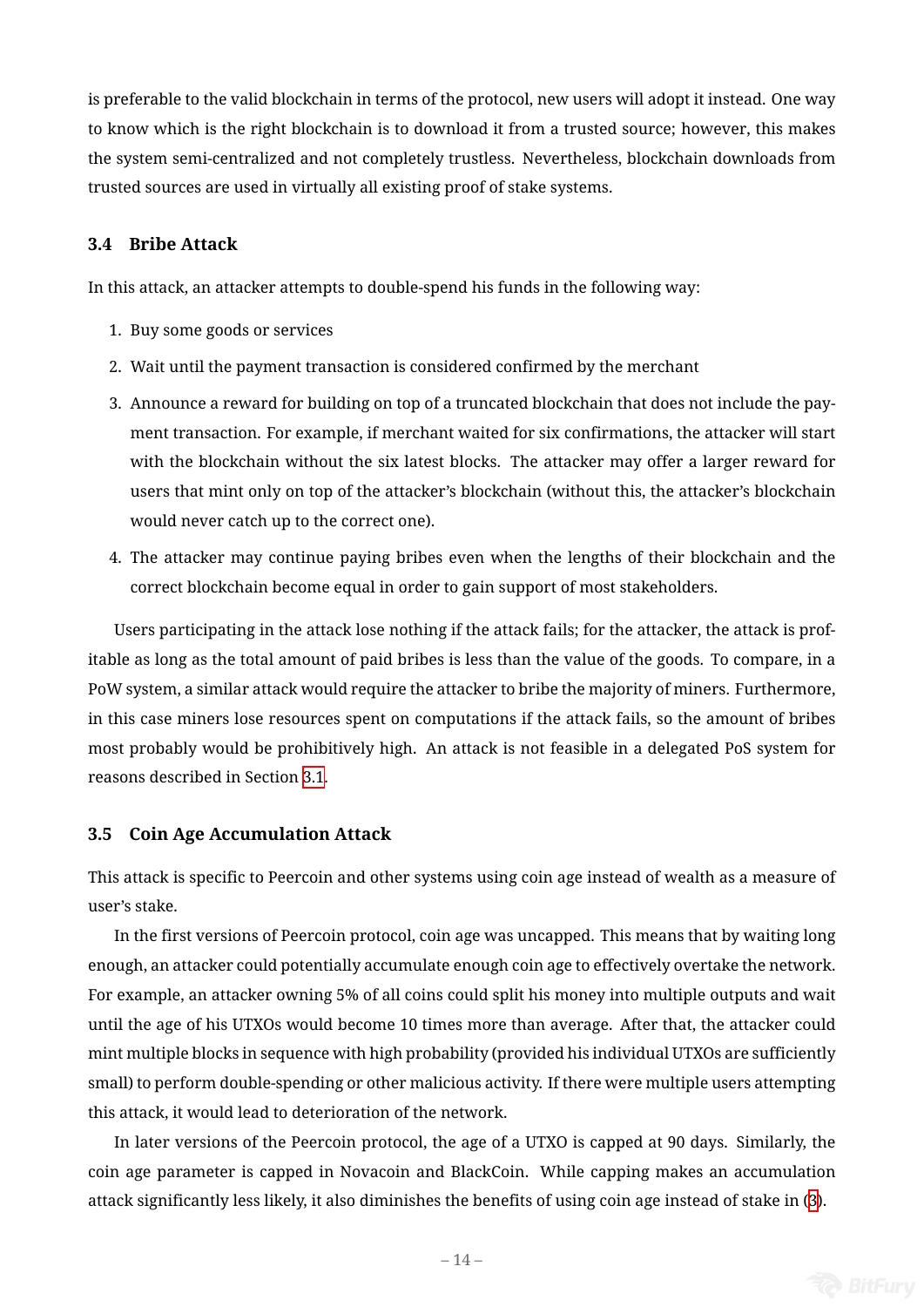#### **3.6 Precomputing Attack**

Let *A* be the minter of a certain block  $B_h$  at height *h*; i.e., *A* satisfies (2) with the parameters corresponding to *Bh*. If *A* possesses substantial computing power, he can influence the hash of block *B<sup>h</sup>* in order to be able to mint the next block  $B_{h+1}$ , e.g. by adding a new transaction into  $B_h$ . To reserve  $B_{h+1}$  for himself, A scans all accounts and calculates whether condit[io](#page-5-1)n (2) holds for each allowed timestamp *t*. If the hash of  $B_h$  is "bad", i.e. computations show that the next block will be minted by another user, the attacker would change the parameters of the inserted transaction and try again. The attacker can build a long chain of blocks to collect more fees than is fair an[d](#page-5-1) attempt to double-spend (by building his chain of blocks in secret and then releasing them all at once to override the correct blockchain with a transaction that the attacker wants to reverse).

The effectiveness of a precomputing attack depends on the attacker's stake and the total number of accounts or UTXOs in the system. In a PoW system, this attack is virtually impossible, as it takes exponentially more work to generate a block with a "good" hash than to generate a valid block. Likewise, in a delegated PoS system, a sequence of block signers cannot be influenced by the properties of the newest block; therefore, this type of consensus is resistant to precomputing attacks.

## **3.7 Comparison with Proof of Work**

PoW-based currencies have certain exposure to double-spend attacks; however, the chance of a successful double-spend progressively decreases as a payment transaction gains confirmations and heavily depends on the amount of mining power an attacker possesses [21]. To mitigate the risk of double spending, merchants commonly wait for a certain number of confirmations (e.g., 6). Additionally, there exist mechanisms to decrease the risk in fast payments [22].

Types of attacks common to both proof of work and proof of st[ake](#page-25-4) are denial of service (DoS) and Sybil attacks. A DoS attack is aimed to disrupt the normal operation of the cryptocurrency network by flooding the nodes. For example, an attacker can flood the net[wor](#page-25-5)k with many low-value transactions, as was the case in a large-scale flood attack on the Bitcoin network, which took place on July 2015 [23]. In a Sybil attack, the attacker disrupts the network by creating a number of misbehaving nodes. The susceptibility of the network to DoS and Sybil attacks depends on not only the type of consensus utilized by the network but also the details of the network protocol. There are no inherent properties [tha](#page-25-6)t would make PoS less susceptible to these types of attacks compared to PoW.

One of the few attack vectors that is specific to proof of work consensus is selfish mining [6]. In selfish mining, an attacker selectively reveals mined blocks in order to waste computational resources of honest miners. As there are no expensive resources involved in block generation in the case of PoS consensus, the attack is ineffective for PoS currencies. On the other hand, there is no evidence [th](#page-24-8)at a selfish mining attack has ever been successfully performed in Bitcoin [24], and some research argues that the attack description is based on faulty assumptions [25].

See Table 2 for a comparison of proof of work and proof of stake in terms of vulnerability. For PoW consensus, a degree of susceptibility to attacks can be pred[icte](#page-25-8)d simply [ba](#page-25-7)sed on the total hash rate of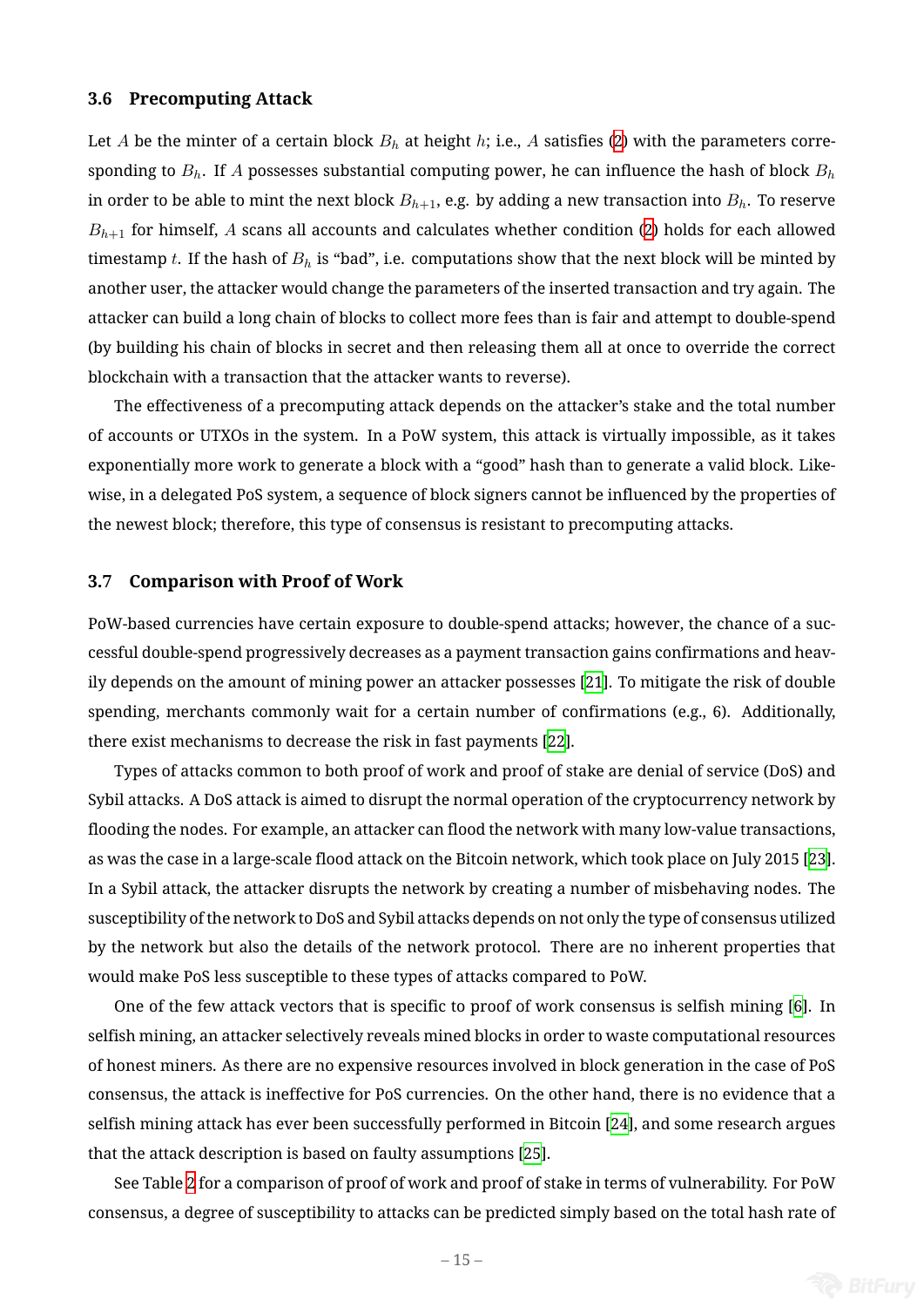the system. In the case of PoS systems, there is no equivalent measure of the network "health status":

- if a stake is distributed evenly among many users, the system is prone to attacks that are based on a blockchain fork
- if there are users with large stakes, they can disrupt the operation of the network (e.g., by censoring transactions).

| Attack type                      | PoW                | PoS          | Delegated PoS |
|----------------------------------|--------------------|--------------|---------------|
| Short range attack (e.g., bribe) |                    |              |               |
| Long range attack                |                    |              | $+^{3}$       |
| Coin age accumulation attack     |                    | $m$ aybe $4$ |               |
| Precomputing attack              |                    | $^+$         |               |
| Denial of service                |                    |              | $^+$          |
| Sybil attack                     |                    |              | $^+$          |
| Selfish mining                   | maybe <sup>5</sup> |              |               |

**Table 2:** Vulnerability of proof of work and proof of stake consensus mechanisms to attack vectors

# **3.8 Attack Costs**

## **3.8.1 Bribe Attack**

Consider the following double-spending attack scenario:

- 1. The attacker performs a spending transaction he wants to reverse later.
- 2. Immediately after the transaction, the attacker starts to build an alternative chain based on the block prior to the one containing the transaction. The attacker builds on the alternative chain in secret.
- 3. After the transaction gains the necessary number of confirmations (e.g., 6) and the attacker's chain is longer than the valid chain, the attacker publishes it whole. The attacker's chain is accepted as the new valid blockchain, and the transaction is reversed.

To perform a successful attack with 100% probability, the attacker needs to control more than 50% of the resources used to secure the system (computational power in case of PoW; liquidity in case of PoS) for the duration of the attack. Thus, in the case of proof of stake, the attacker does not need to *own* more than a half of the currency – he only needs to gain the privilege of accessing 50% of the currency in circulation for a few hours, e.g., by paying bribes as described in Section 3.4. The bribe amount is

 $^3$ Can be prevented by using social-driven security in addition to protocol rules

<sup>&</sup>lt;sup>4</sup>Depends on the type of a proof of stake condition

 $^{\rm 5}$ It is unclear whether selfish mining attacks are realistically possible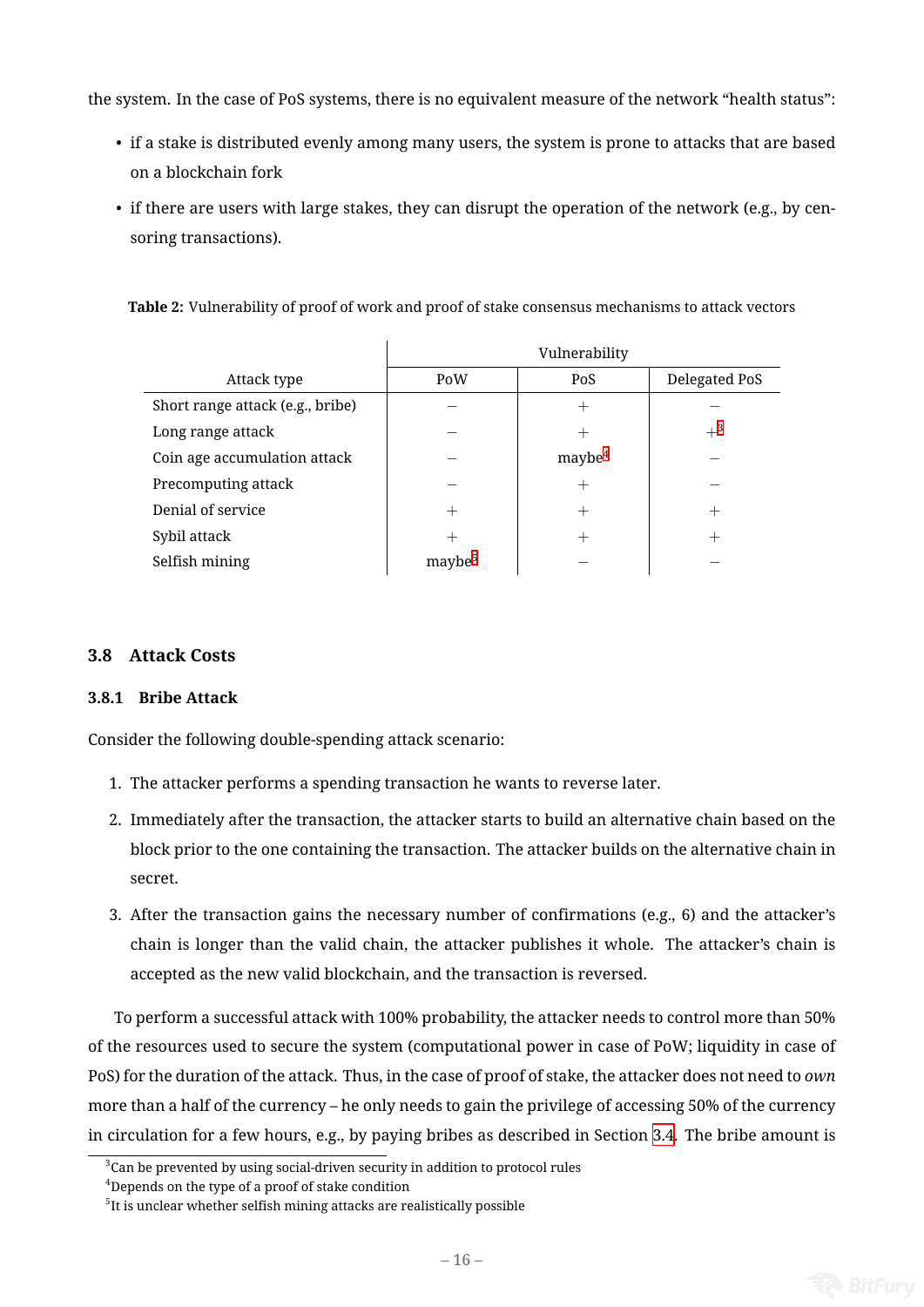proportional to the rewards that participating users would lose from not building on top of the valid blockchain (recall that if bribed users build on top of both the attacker's and the valid chain, attacker's blockchain would never catch up). Suppose

- minting rewards result from transaction fees,
- transaction throughput is 100,000 transactions per day (approximately equal to Bitcoin throughput),
- transaction fee is \$0.10 (higher than in Bitcoin currently).

Then, the daily minting reward would be \$10,000; if the attack lasts for an hour, the attacker would need to pay less than \$500 in bribes.

Compare this with cost of an attack in Bitcoin. The reward associated with each block is 25 bitcoins, or about \$5,000. In case of economic equilibrium, the price to mine a block is close to this number; assume it equals \$4,000. If an attack needs to last for 6 blocks, the attacker would need to pay at least for 7 blocks in order to override the valid blockchain (which amounts to \$28,000). This is more than 50 times higher than in the case of proof of stake. There is another consideration that makes an attack on proof of work less reliable and more costly. The attack becomes obvious after the attacker's blockchain is published because the reorganization of 6 last blocks is statistically a very rare event. As there is a relatively small number of miners in the Bitcoin ecosystem, participating in the attack would damage their reputation. In case of a PoS system, there is no reputation to speak of because most stakeholders are likely anonymous.

Proof of stake systems may introduce slightly inflationary economics to reward minters. Consider a system with a \$3 billion market capitalization (slightly less than Bitcoin) and a 1% yearly inflationary rate. The daily minting reward of the system is

$$
$3 \cdot 10^9 \cdot 0.01 / 365 \approx $82 \cdot 10^3.
$$

This number implies that the cost of 1 hour attack is close to \$3,400 – still significantly less than for Bitcoin.

In order for the attack to be profitable, the attacker would need to double-spend a large amount of money. Accordingly, the counterparty could demand more confirmations for the attacker's spending transaction. In both PoW and PoS, the direct cost of the attack grows linearly with the required number of confirmations; thus, the ratio of costs in the two cases should roughly remain the same. However, as the attack on a PoW system continues, it becomes increasingly obvious for all participants of the system because the attack drains the hash rate on the valid blockchain. If there is a relatively small number of miners (as it is the case in Bitcoin), users might identify miners participating in the attack even before it is finished; if attackers are mining pools, their participants would have an incentive to switch to other pools or temporarily suspend their operations.

In the case that an attack on a proof of stake currency is performed multiple times, the currency exchange rate drops as a response; this would make it easier for the attacker to gather more resources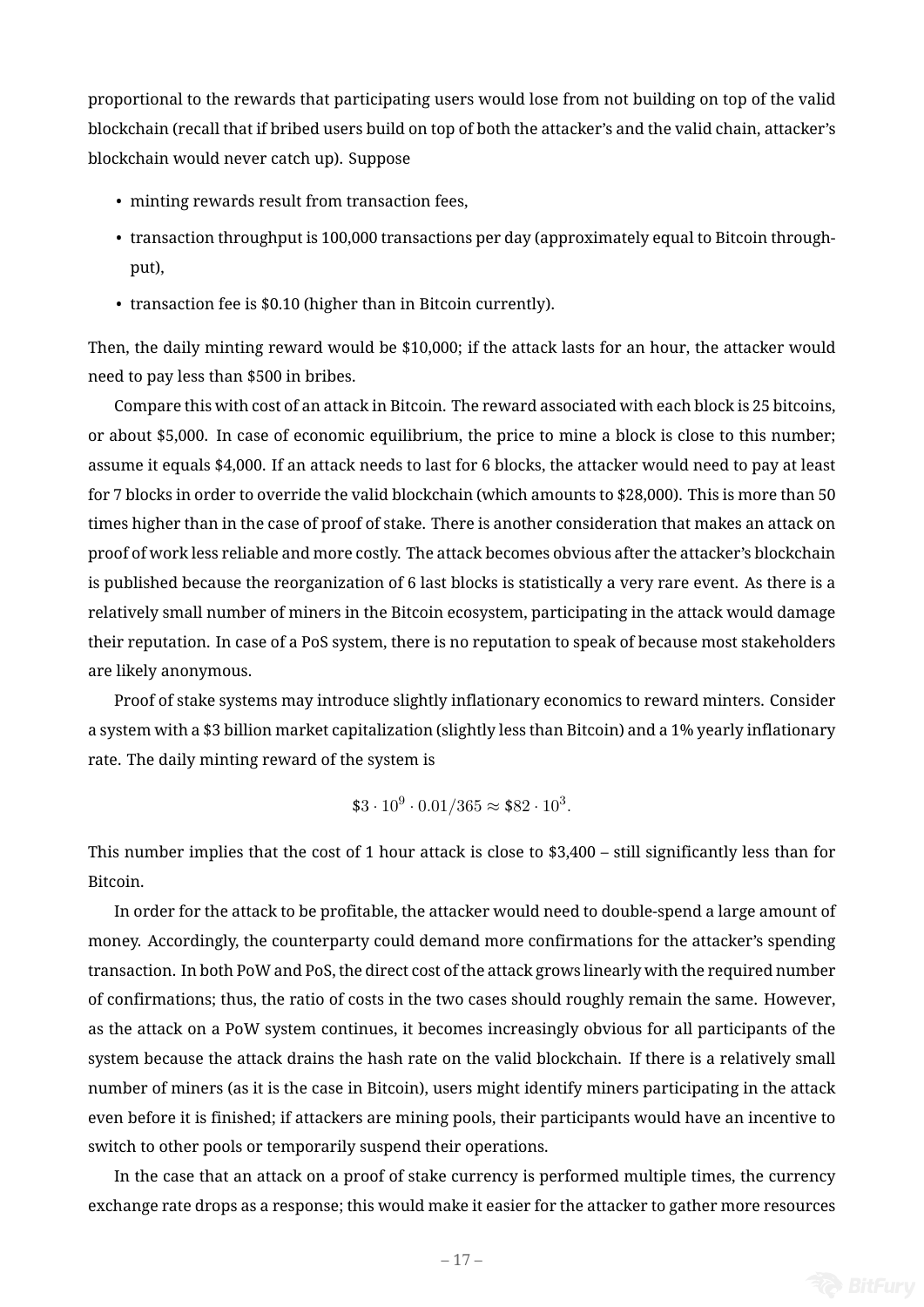for future attacks. This is not so for proof of work currencies, as mining costs (electricity, equipment, etc.) do not depend on the currency exchange rate.

### **3.8.2 Accumulation Attack**

Consider coin age accumulation attack described in Section 3.5. This type of attack is impossible in PoW systems; it only affects proof of stake systems, for which the total consumed coin age determines the valid blockchain. We will consider Peercoin as an example susceptible to an accumulation attack.

Suppose the attacker wants to reverse a transaction. To a[ccom](#page-13-1)plish this, he would create a forked blockchain, for which he destroys all his coin age by moving his funds to new unspent outputs (which still belong to the attacker). The attacker's blockchain could outweigh the valid blockchain in terms of consumed coin age, provided that the attack would be performed fast enough and the attacker would have enough coin age at his disposal.

Assume the attacker has *x* share of the total coin age of the system *S*; our goal is to determine *x* high enough to accomplish the attack with probability *p*. Let *r<sup>d</sup>* denote the coin age destruction rate of the system – the speed with which coin age is destroyed in transactions (e.g., transactions in Bitcoin consume  $\approx$ 5 million bitcoin days each day [26], which implies  $r_d \approx 5 \cdot 10^6$  bitcoins). The attacker's block should satisfy such a proof of stake condition (3), which means the attacker would need to spend time *T* generating it. *T* is an exponentially distributed random variable with mean  $t_0/x$ , where  $t_0$  is the expected time between blocks (in Peerc[oin,](#page-25-9)  $t_0 = 10$  minutes). In order for the attacker's chain to succeed with probability *p*, the coin age destroyed b[y](#page-8-0) the honest part of the network (*T rd*) needs to be lower than the coin age destroyed by the attacker:

$$
P\{Tr_d < xS\} = p.
$$

Accounting for cumulative distribution function of the exponential distribution, we obtain

$$
1 - \exp\left(-\frac{x}{t_0} \cdot \frac{xS}{r_d}\right) = p;
$$
  

$$
x = \sqrt{-\log(1-p)\frac{t_0r_d}{S}}.
$$
 (5)

In order to calculate a quantitative value of attacker's share *x*, we need to determine relationship between the destruction rate *r<sup>d</sup>* and accumulated coin age of the system *S*. Assuming the accumulated coin age grows with time,  $r_d < B$ , where *B* is the total amount of currency in circulation. The above inequality holds for Peercoin, where  $r_d \approx 10^7$  peercoins and  $B \approx 2.3 \cdot 10^7$  peercoins [27]. We will assume  $r_d \approx B$ . Coin age is capped at 90 days in Peercoin. Thus, the effective coin age of any unspent output used in condition (3) cannot exceed 90 days; correspondingly,  $S \leq B \cdot 90$  days. We will use a value rather close to maximum,  $S \approx B \cdot 60$  days. This estimate is supported by the lo[w tr](#page-25-10)ansaction throughput of the Peercoin network [28].

The estimates for *r<sup>d</sup>* a[nd](#page-8-0) *S* give us

<span id="page-17-0"></span>
$$
x = \sqrt{-\log(1-p)\frac{10 \text{ min} \cdot B}{B \cdot 60 \text{ days}}} = \sqrt{-\log(1-p)\frac{1}{144 \cdot 60}}.
$$
 (6)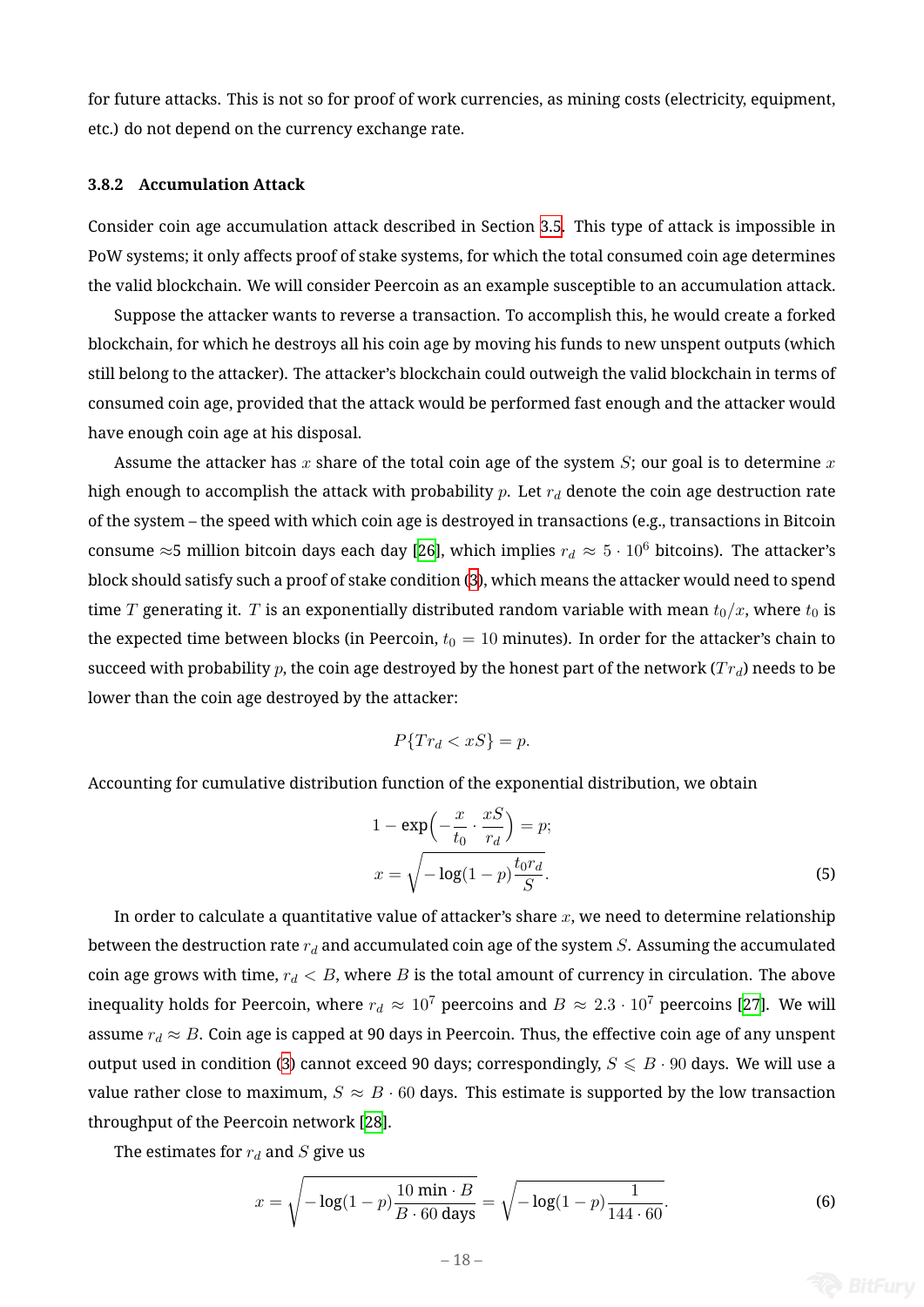For an attack to succeed with probability  $p = 0.5$ , the attacker needs to have  $x \approx 0.9\%$  of all coin age; for  $p = 0.9$ , (6) yields  $x \approx 1.6\%$ .

Just as in other types of attacks, the attacker does not need to *possess x* share of coin age; he may bribe other users to participate in the attack. As participants have a diminished probability to collect transaction [fe](#page-17-0)es until their coin age falls back to normal (roughly 60 days), the total bribe amount should be comparable to

*x · ⟨*daily minting reward*⟩ ·* 60 days*/*2*.*

For a system with \$10,000 daily minting reward and  $x = 1.6\%$ , the bribe amount is nearly \$4,800. Under these assumptions, the attacker would be able to override the blockchain history for  $xS/r_d \approx$ 1 day.

# **3.8.3 Long Range Attack**

Short range attacks described earlier in this section are made expensive in the case of delegated proof of stake, so we need to consider the cost of long range attacks as well. For proof of work systems, the cost of a long range attack is prohibitively high. For example, an attack on Bitcoin lasting for 1,000 blocks would require \$4 million at very least (and, unlike a short range attack, it would be highly visible as observed network hash rate would drop in half for an extended time).

In earlier versions of proof of stake, the cost of a long range attack would be much lower; as we showed in the previous section, a one day long attack may cost about \$5,000 in a system where a valid blockchain is determined based on total destroyed coin age. In delegated PoS, an attack typically requires collusion by 2/3 of delegates; its cost is difficult to assess, as delegated PoS protocols use differing methods to select, reward and punish delegates.

# **4 Modifications and Hypothetical Algorithms**

## <span id="page-18-0"></span>**4.1 Block References in Transactions**

In several proof of stake systems (e.g. in BitShares, Chains of Activity protocol proposed in *Cryptocurrencies without proof of work* [19], and in the *Transactions as Proof of Stake* algorithm [29]), each transaction can optionally include a hash of a recent block known to a transaction sender. This change makes it impossible to include such a transaction into any chain not containing the referenced block. Therefore, an attacker creati[ng a](#page-25-2)n alternative blockchain and users supporting the a[ttac](#page-25-12)k by minting on top of attacker's chain cannot collect transaction fees for a majority of transactions.

The modification relies on a somewhat optimistic assumption that each user is able to detect the correct blockchain at every moment; it is not effective if a minting reward is not the result of transaction fees.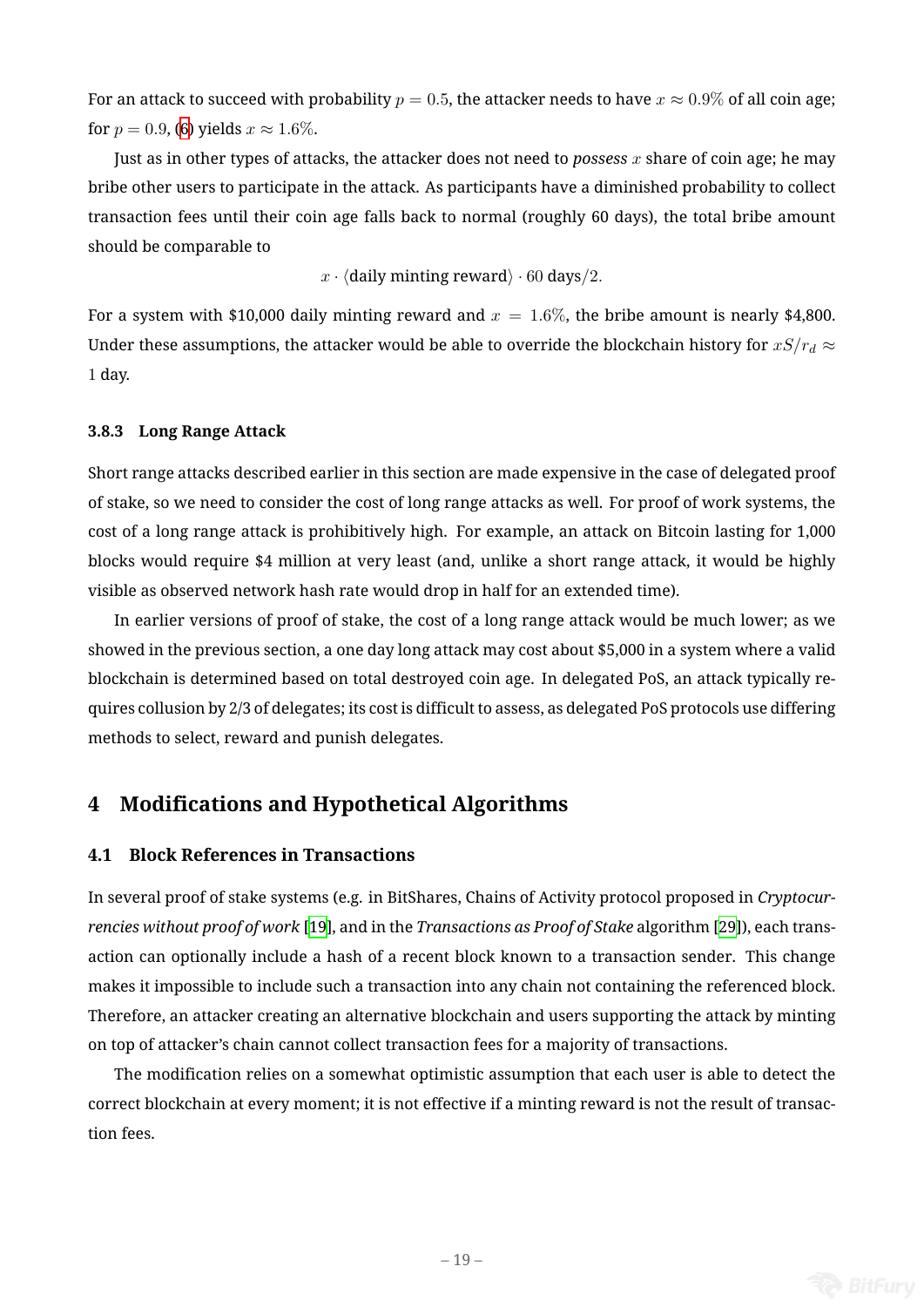#### **4.2 Hybrid PoW / PoS Consensus**

Some cryptocurrencies implementing proof of stake deal with the initial distribution problem (Section 3.2) by using a limited version of proof of work to increase currency supply; examples are Peercoin and Novacoin. Hybrid consensus operates by enabling two types of valid blocks:

- [Po](#page-12-0)W blocks satisfying (1)
- PoS blocks satisfying (2) or a similar condition.

A primary alternative is a c[om](#page-4-0)pletely premined currency (such as Nxt). A solution with PoW and PoS blocks separated in tim[e](#page-5-1) is used for Ethereum. Currently, Ethereum exclusively relies on proof of work; PoS consensus will be introduced in the future when the system becomes more mature.

Hybrid PoW / PoS consensus is secure against long range attacks provided there is enough hashing power in the network. Inclusion of PoW blocks into a blockchain can protect against other attacks described in Section 3, too. However, as proof of stake is usually introduced as an alternative to proof of work, combined solutions eventually abandon PoW completely or diminish its role.

## **4.3 Tendermint**

Tendermint [30] is a proposed concept of a blockchain secured by a modified proof of stake consensus. In Tendermint, each block is cryptographically signed by *validators*. A validator is a user committing to his duty by locking his coins in a *bonding transaction*; the voting power of each validator is proportional to the amoun[t o](#page-25-13)f locked currency. After finishing his validator duty, a user unlocks his funds by posting an *unbonding transaction*; the funds are then unlocked with a certain delay (*unbonding period*).

The block is considered valid if it signed by validators holding at least 2*/*3 of all voting power. Thus, a fork can occur only if there is a group of validators with 1*/*3 total voting power signing both of competing chains. If there is a fork, validators signing multiple chains can be punished by a user publishing an *evidence transaction* containing a proof of their maliciousness, i.e., digital signatures of blocks at the same height on both chains. The evidence transaction destroys all locked funds of misbehaving validators. This logic protects against short-range attacks (e.g., bribe attacks described in Section 3.4). However, it does not prevent long-range attacks: validators with 2*/*3 of the voting power can conspire to publish a blockchain fork after all their funds are unlocked. To avoid longrange atta[cks,](#page-13-0) a mechanism prohibiting long-range forks can be introduced (as in Nxt).

# **4.4 Slasher**

Slasher is a hybrid PoS / PoW algorithm outlined by Vitalik Buterin, one of Ethereum's architects [31]. Unlike other hybrid algorithms, Slasher exclusively uses proof of work to generate blocks; each block is validated with *both* PoW and PoS.

Blocks are mined with proof of work (1). However, instead of including a coinbase transaction [as](#page-25-14) a reward, a miner specifies a value hash(*n*) for some big integer value *n*. The number serves as a proof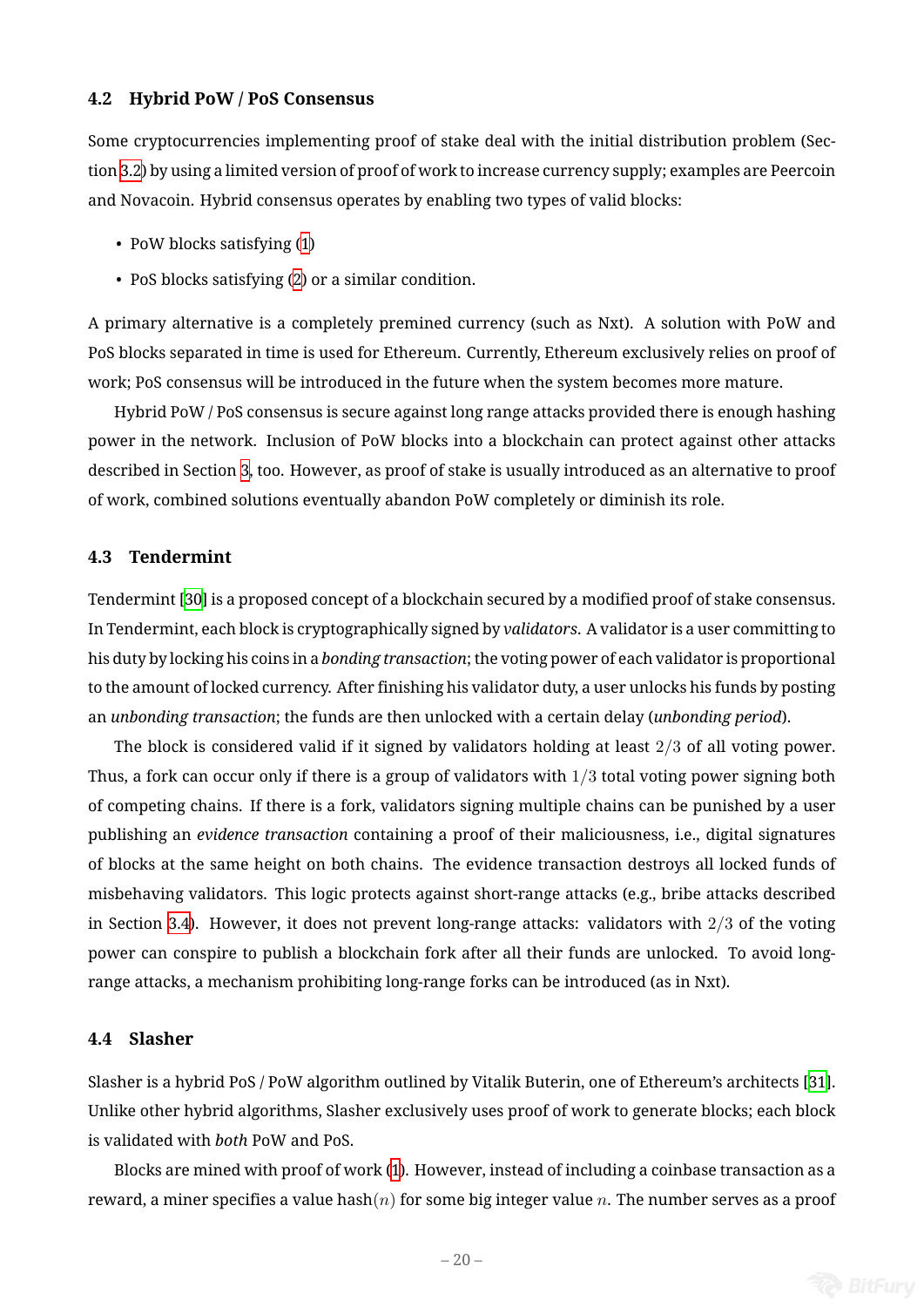of mining; the miner can claim his reward by issuing a special transaction uncovering *n*. The mining reward is locked for 100 blocks and is a limited time offer; the reward for the block at height *h* can be redeemed in a transaction recorded in one of the blocks  $h + 100$ ,  $h + 101$ , ...,  $h + 900$ . The mean time interval between blocks is 30 seconds.

To form a valid block, it has to be cryptographically signed. Signers of a block at height *h* are selected at random using a condition similar to (2):

$$
Signers(h) = \{A : \text{hash}(n(h - 2000), n(h - 1999), ..., n(h - 1901), A) \leq 64M \,\text{bal}(A)/B\},\tag{7}
$$

<span id="page-20-0"></span>where  $B=\sum_{a}\text{bal}(a)$  is the total number of co[in](#page-5-1)s in circulation, and  $n(i)$  is a proof of mining used in block *i*. Equation (7) means that there are 64 signers of each block on average, and the probability to become a signer is proportional to a user's amount of currency. The number of signatures is used to determine the valid blockchain among several choices. By signing a block, signers gain a reward locked for the next [1,0](#page-20-0)00 blocks. The signing reward is higher than the mining reward in order to discourage an arms race among miners.

To fight blockchain forks, Slasher utilizes a mechanism similar to Tendermint. When a user sees multiple blocks with the same height signed by a same signer, the user can publish a transaction with these signatures. If this transaction is included into a block before the signer's reward is unlocked, 33% of the reward is sent to the user who discovered malicious behavior, and the rest is destroyed.

Slasher's proof of stake implementation strongly discourages users from short-range forks. Indeed, vulnerability of PoS to short-range attacks stems from the following observation. In a PoS model (2), the chances to mint a block on top of each of the competing chains are independent, as they depend on a hash of the latest block in a chain. Users have an incentive to mint on top of each chain because this increases their expected earnings. In Slasher, however, the probability to become a signer of a bl[ock](#page-5-1) is decided with a large time lag and is the same for all branches provided they are relatively short. Thus, users have no incentive to support a fork of the main chain, as they know in advance whether they will become signers of future blocks. It does not make sense to support multiple branches unless a user believes the fork will last for at least 2,000 blocks.

As proof of work is used to generate blocks, long-range attacks on Slasher require substantial computational resources. This puts Slasher at a significant advantage compared to delegated proof of stake consensus models that do not utilize proof of work (e.g. BitShares).

## **4.5 Casper**

Casper is a conceptual proof of stake algorithm proposed by Ethereum developer Vlad Zamfir [32]. Similar to Tendermint, Casper utilizes the concept of block validators. A validator bets on blocks by assigning each of them a probability; the sum of the probabilities for blocks at the same height must equal 100%. To select one block at each height, validators may need to perform several betting ro[und](#page-25-15)s until at least 2*/*3 of validators bet on a certain block with a high probability (e.g., 99%). To resist majority attacks, Casper punishes deviations from the protocol by withholding generation rewards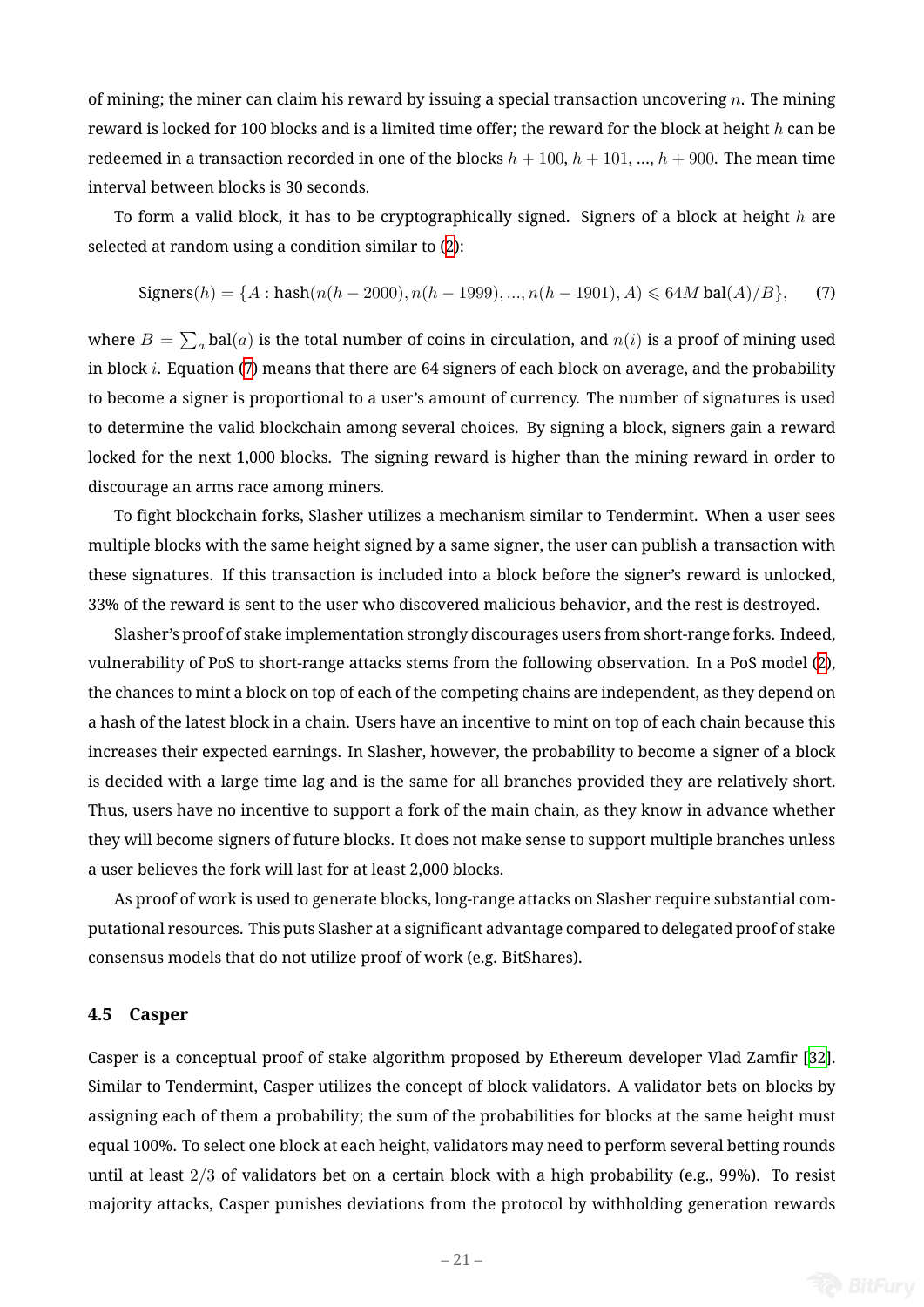and locked funds from misbehaving validators.

# **5 Conclusion**

Currently, there are several digital currencies implementing some form of proof of stake consensus including Peercoin, Nxt, Novacoin, BlackCoin and BitShares. However, pure proof of stake approaches pose substantial security threats that cannot be recreated in proof of work systems (including Bitcoin). These problems are inherent to proof of stake algorithms, as proof of stake consensus is not anchored in the physical world (cf. with hashing equipment in proof of work).

That is why virtually all of currencies relying on proof of stake use additional mechanisms to address security issues. For example, the initial distribution problem can be solved by using a timeconstrained version of proof of work; double-spend attacks can be prevented by including information about recent blocks into transactions. Still, these improvements can be seen as ad-hoc and incomplete. Unlike proof of work, proof of stake consensus is not objective; the state of a PoS system cannot be reliably determined by new users based solely on protocol rules and a list of blocks and other network messages obtained from peers. In order to prevent long range forks of the blockchain, a proof of stake system needs to implement weak subjectivity by combining protocol rules with social-driven security. The social component of PoS systems weakens their decentralization and mathematical soundness. As Vitalik Buterin puts it [20], "[A]ll "pure" proof-of-stake systems are ultimately permanent nobilities where the members of the genesis block allocation always have the ultimate say. No matter what happens ten million blocks down the road, the genesis block members can always come together and launch an alternate fork [with](#page-25-3) an alternate transaction history and have that fork take over."

A recent development in proof of stake are delegated systems. While these systems solve several major problems with the straightforward PoS implementations, they are not yet widespread, making it difficult to evaluate their security. Nevertheless, delegated PoS solves the "nothing at stake" problem and prevents short range attacks on the system.

# **Appendix A Distribution of Block Generation Time**

<span id="page-21-0"></span>Suppose all valid blocks in a blockchain protocol need to satisfy a condition

<span id="page-21-1"></span>
$$
U \leqslant \theta \leqslant 1,\tag{8}
$$

where *U ∼* [0*,* 1] is a uniformly distributed random variable generated by hashing certain data and normalizing the obtained value. Due to the properties of hashing functions, both proof of work (1) and proof of stake (2) are particular cases of (8):

- in case of PoW,  $\theta = 1/D$
- in case o[f P](#page-5-1)oS,  $\theta = \text{bal}(A)/D$ , with [ba](#page-21-1)l(A) denoting user's stake in the system.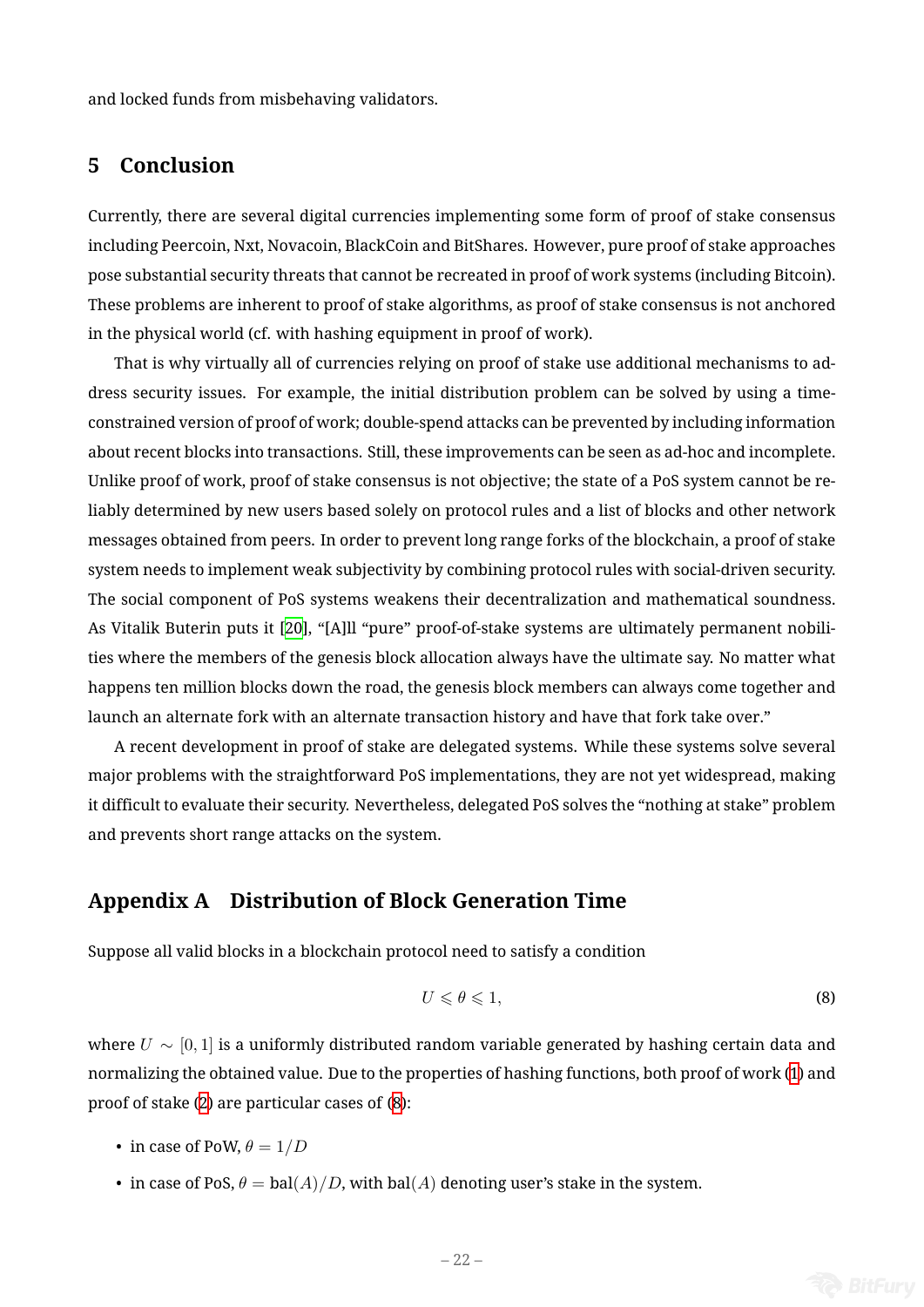To generate a block, a user needs to find data resulting in *U* satisfying (8). Let *N* denote the number of data combinations a user needs to evaluate before finding a valid block. In proof of work, the search space is large, so the user can iterate through *r* combinations per second, where *r* is determined by user's mining equipment and is theoretically unlimited. In the case [of](#page-21-1) proof of stake (2), the search space is small, so we can assume  $r = 1$ . The time  $T$  it takes for the user to find a valid block is related to *N*:  $T = N/r$ . Consider the cumulative probability distribution

$$
P\{T \leq t\} = P\{N \leq r t\} = 1 - P\{N > r t\} = 1 - (1 - \theta)^{rt} = 1 - \exp(\log(1 - \theta)rt).
$$

Assuming  $\theta \ll 1$  (as it is usually the case),

$$
\log(1-\theta) \approx -\theta; \quad P\{T \leq t\} \approx 1 - \exp(-\theta rt).
$$

Thus, *T* is distributed exponentially with rate *θr*. In case of PoW, this rate is equal to *r/D*, and in case of PoS it equals bal(*A*)*/D*.

# **Appendix B Probability Distribution of Block Minters in Nxt**

As was mentioned in Section 2.2, Nxt is described by a probability model fundamentally different from other cryptocurrencies. One can intuitively see this from PoS (4) used in Nxt: it uses the time parameter in a different way than proof of work (1) or generic proof of stake (2). The analysis of (4) performed in the Nxt white p[aper](#page-9-1) [14] is not entirely convincing, so [w](#page-9-0)e decided to perform our own research on the subject.

Suppose there are *n* Nxt users [with](#page-25-16) relative ba[la](#page-4-0)nces

$$
b_1 \ge b_2 \ge \ldots \ge b_n > 0, \quad \sum_{i=1}^n b_i = 1.
$$

Proof of stake (4) assigns each user a uniformly distributed variable *U<sup>i</sup> ∼* [0*,* 1*/b<sup>i</sup>* ]. A user mints the next block if the variable assigned to him is less than all other variables. Thus, the probability to discover a bloc[k](#page-9-0) for *i*-th user is

$$
p_i = P\{U_i = \min_j U_j\}.
$$

By integrating over the probability space, we obtain

$$
p_i = \prod_{j=1}^n \frac{1}{b_j} \int_0^{1/b_i} dx_i \underbrace{\int_{x_i}^{1/b_1} dx_1 \int_{x_i}^{1/b_2} dx_2 \dots \int_{x_i}^{1/b_n} dx_n}_{n-1 \text{ integrals over } x_j, j \neq i}.
$$

After simple transformations,

$$
p_i = b_i \int_0^{1/b_1} \prod_{j \neq i} (1 - b_j x) \, dx,
$$

or, after expanding the product,

$$
p_i = b_i \sum_{j=0}^{n-1} \frac{(-1)^j B_j^{(i)}}{(j+1)b_1^{j+1}},\tag{9}
$$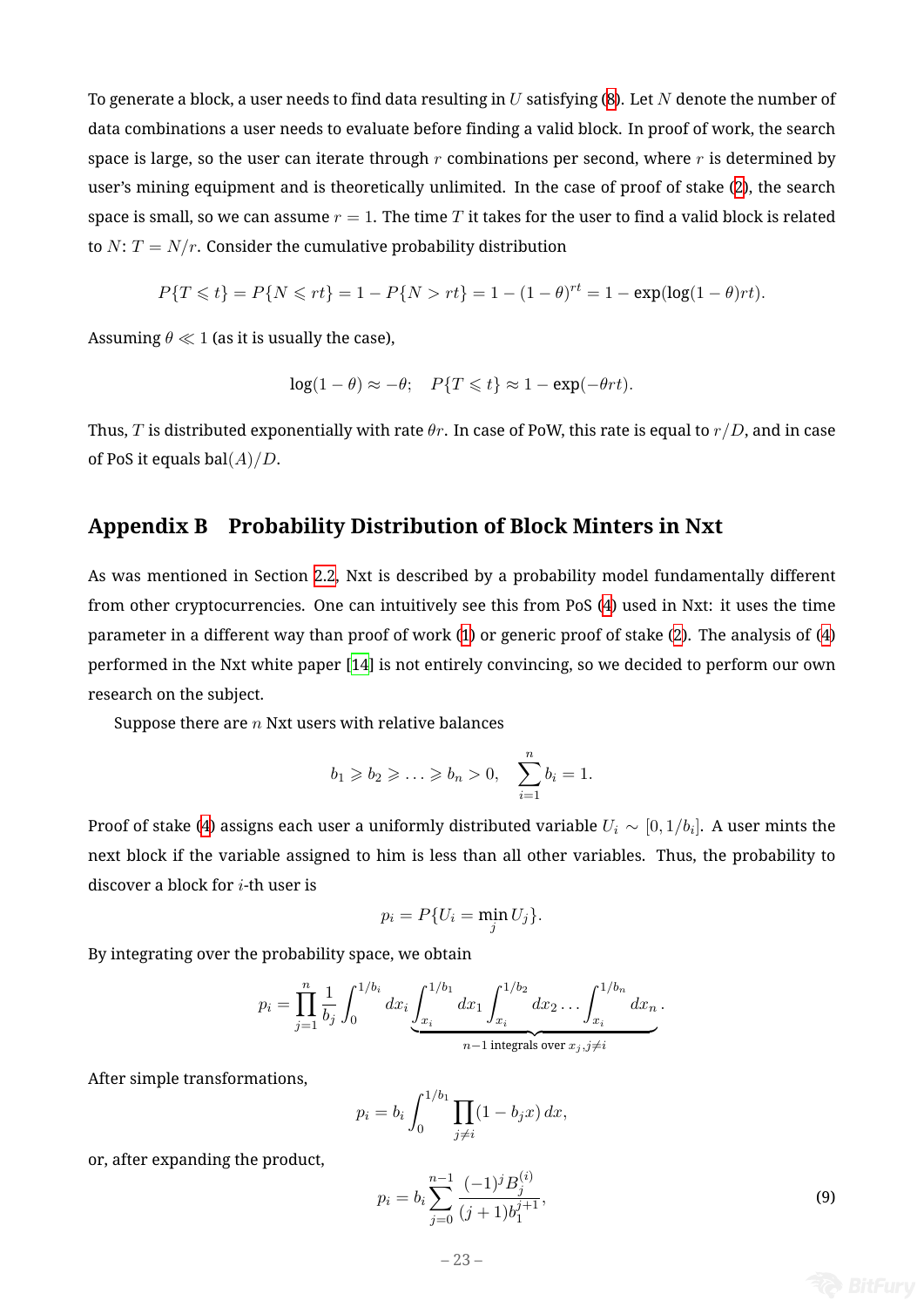where  $B_i^{(i)}$  $j_j^{(i)}$  is a sum over products of  $j$ -tuples from balances  $b$  that don't include  $b_i.$  (For example, if  $n=4$ ,

$$
B_1^{(0)} = 1;
$$
  
\n
$$
B_1^{(1)} = b_2 + b_3 + b_4;
$$
  
\n
$$
B_1^{(2)} = b_2b_3 + b_2b_4 + b_3b_4;
$$
  
\n
$$
B_1^{(3)} = b_2b_3b_4,
$$

and so on.) Expression (9) is difficult to analyze in general; we consider several important cases.

**Equal stakes.** Assume  $b_i = 1/n$ . In this case,

$$
p_i = \frac{1}{n} \int_0^n \left(1 - \frac{x}{n}\right)^{n-1} dx = \frac{1}{n} \left(1 - \frac{x}{n}\right)^n \Big|_n^0 = \frac{1}{n},
$$

that is, probability distribution is fair.

**One big stake.** Assume

$$
b_1 = a;
$$
  $\forall i = 2,...,n$   $b_i = b = \frac{1-a}{n-1}.$ 

i.e., there is a single user with a big stake *a*, and many users with small equal stakes *b*.

$$
p_1 = a \int_0^{1/a} (1 - bx)^{n-1} dx = a \frac{1 - (1 - b/a)^n}{nb}.
$$

Accordingly, the difference between the actual and the fair probabilities to mint a block for the user with a big stake is

$$
p_1 - a = \frac{a}{nb}(1 - nb - (1 - b/a)^n).
$$

Recall that *b* can be expressed using *a* and *n*:

$$
p_1 - a = \frac{n-1}{n} \frac{a}{1-a} \left[ 1 - \frac{n(1-a)}{n-1} - \left( 1 - \frac{1-a}{a(n-1)} \right)^n \right].
$$

When there are many users,

$$
\lim_{n \to \infty} p_1 = a + \frac{a}{1 - a} \big[ a - e^{(a-1)/a} \big].
$$

This means a user with a single big stake is at an advantage: his percentage of blocks is strictly higher than his stake in the system (see Fig. 2). Therefore, Nxt is not a fair system.

To make Nxt fair, the Nxt white paper [14] proposes a simple modification based on the following observation: if  $U \sim [0, 1]$ , then  $-\log U/b$  is an exponentially distributed random variable with rate *b*. Thus, if we change proof of stake (4) [to](#page-24-9)

$$
\log M - \log \operatorname{hash}(\operatorname{hash}(B_{prev}), A) \leq t \operatorname{bal}(A)/D,
$$

the probabilities to mint a block w[ou](#page-9-0)ld be distributed fairly. However, the proposal remains unimplemented.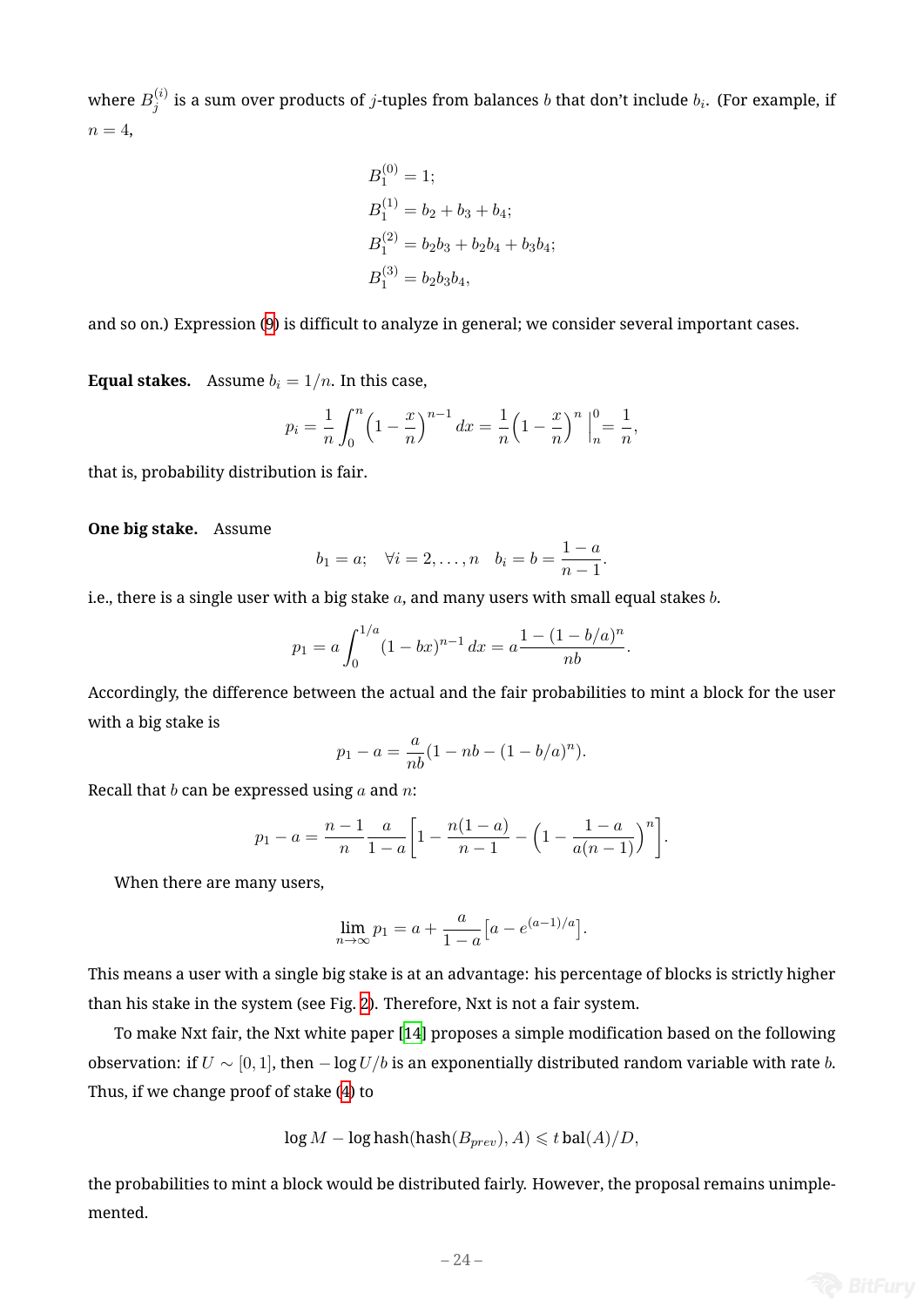<span id="page-24-9"></span>

**Figure 2:** Probability to mint a block in Nxt depending on size of a stake

# **References**

- [1] Thin client security. In: Bitcoin Wiki URL: https://en.bitcoin.it/wiki/Thin\_Client\_Security
- [2] *Seth Gilbert, Nancy Lynch* (2002). Brewer's conjecture and the feasibility of consistent, available, partitiontolerant web services. In: ACM SIGACT News, Vol. 33 (2), pp. 51–59.
- <span id="page-24-0"></span>[3] *Werner Vogels* [\(2008\). Eventually consistent - revisited](https://en.bitcoin.it/wiki/Thin_Client_Security) URL: http://www.allthingsdistributed.com/2008/12/eventually\_consistent.html
- <span id="page-24-1"></span>[4] Merkle tree. In: English Wikipedia URL: https://en.wikipedia.org/wiki/Merkle\_tree
- <span id="page-24-2"></span>[5] SHA-[2. In: English Wikipedia](http://www.allthingsdistributed.com/2008/12/eventually_consistent.html) URL: https://en.wikipedia.org/wiki/SHA-2
- <span id="page-24-3"></span>[6] *Ittay Eyal, Emil Gün Sirer* [\(2013\). Majority is not enoug](https://en.wikipedia.org/wiki/Merkle_tree)h: Bitcoin mining is vulnerable URL: http://arxiv.org/pdf/1311.0243v5
- <span id="page-24-8"></span>[7] Sybil [attack. In: English Wikipedia](https://en.wikipedia.org/wiki/SHA-2) URL: https://en.wikipedia.org/wiki/Sybil\_attack
- [8] *Vitalik Buterin* [\(2014\). Proof of stake: How I](http://arxiv.org/pdf/1311.0243v5) learned to love weak subjectivity. In: Ethereum Blog URL: https://blog.ethereum.org/2014/11/25/proof-stake-learned-love-weak-subjectivity/
- <span id="page-24-4"></span>[9] Cryp[to-currency market capitalizations](https://en.wikipedia.org/wiki/Sybil_attack) URL: http://coinmarketcap.com/
- [10] *Sunny King, Scott Nadal* [\(2012\). PPCoin: peer-to-peer crypto-currency with proof-of-stake](https://blog.ethereum.org/2014/11/25/proof-stake-learned-love-weak-subjectivity/) URL: http://www.peercoin.net/assets/paper/peercoin-paper.pdf
- [11] Tran[saction fees. In: Bitcoin Wiki](http://coinmarketcap.com/) URL: https://en.bitcoin.it/wiki/Transaction\_fees
- <span id="page-24-5"></span>[12] Chec[kpoint lock-in. In: Bitcoin Wiki](http://www.peercoin.net/assets/paper/peercoin-paper.pdf) URL: https://en.bitcoin.it/wiki/Checkpoint\_Lockin
- <span id="page-24-7"></span><span id="page-24-6"></span>[13] Nxt [whitepaper. In: Nxt Wiki](https://en.bitcoin.it/wiki/Transaction_fees) URL: https://wiki.nxtcrypto.org/wiki/Whitepaper:Nxt